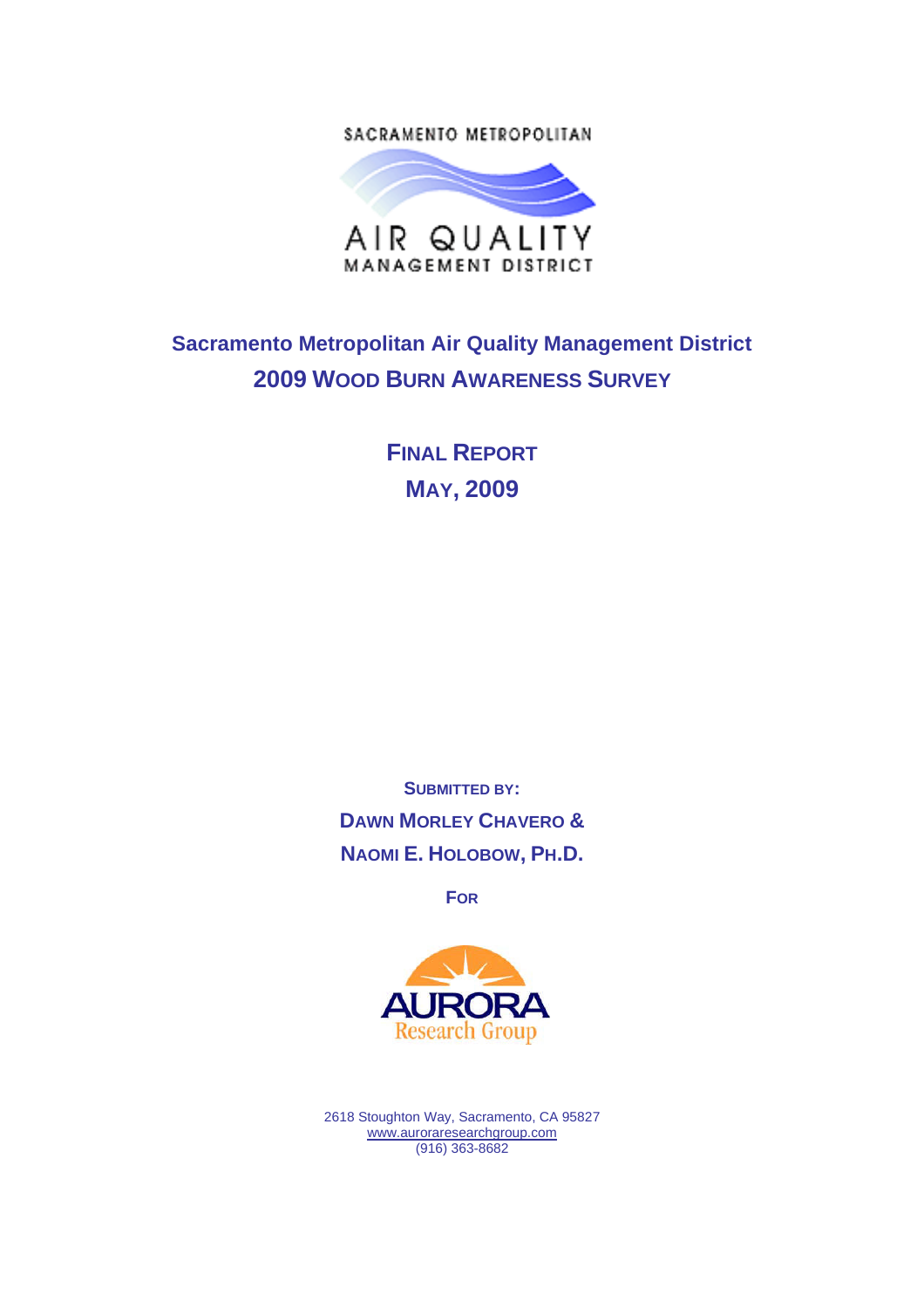

## **Sacramento Metropolitan Air Quality Management District**<br>2009 Wood Burn Awareness Survey

**Final Results Report** May, 2009

### **Table of Contents**

| Unaided Awareness: Familiarity with the Check Before You Burn Program  26 |  |
|---------------------------------------------------------------------------|--|
|                                                                           |  |
| Aided Awareness: Familiarity with the Check Before You Burn Program  29   |  |
|                                                                           |  |
|                                                                           |  |
|                                                                           |  |
|                                                                           |  |
|                                                                           |  |
|                                                                           |  |
|                                                                           |  |
|                                                                           |  |
|                                                                           |  |
| $\sim$ 35<br>Among Those Aware at Each Level.                             |  |
|                                                                           |  |
|                                                                           |  |
|                                                                           |  |
|                                                                           |  |
|                                                                           |  |
|                                                                           |  |
|                                                                           |  |
|                                                                           |  |
|                                                                           |  |
|                                                                           |  |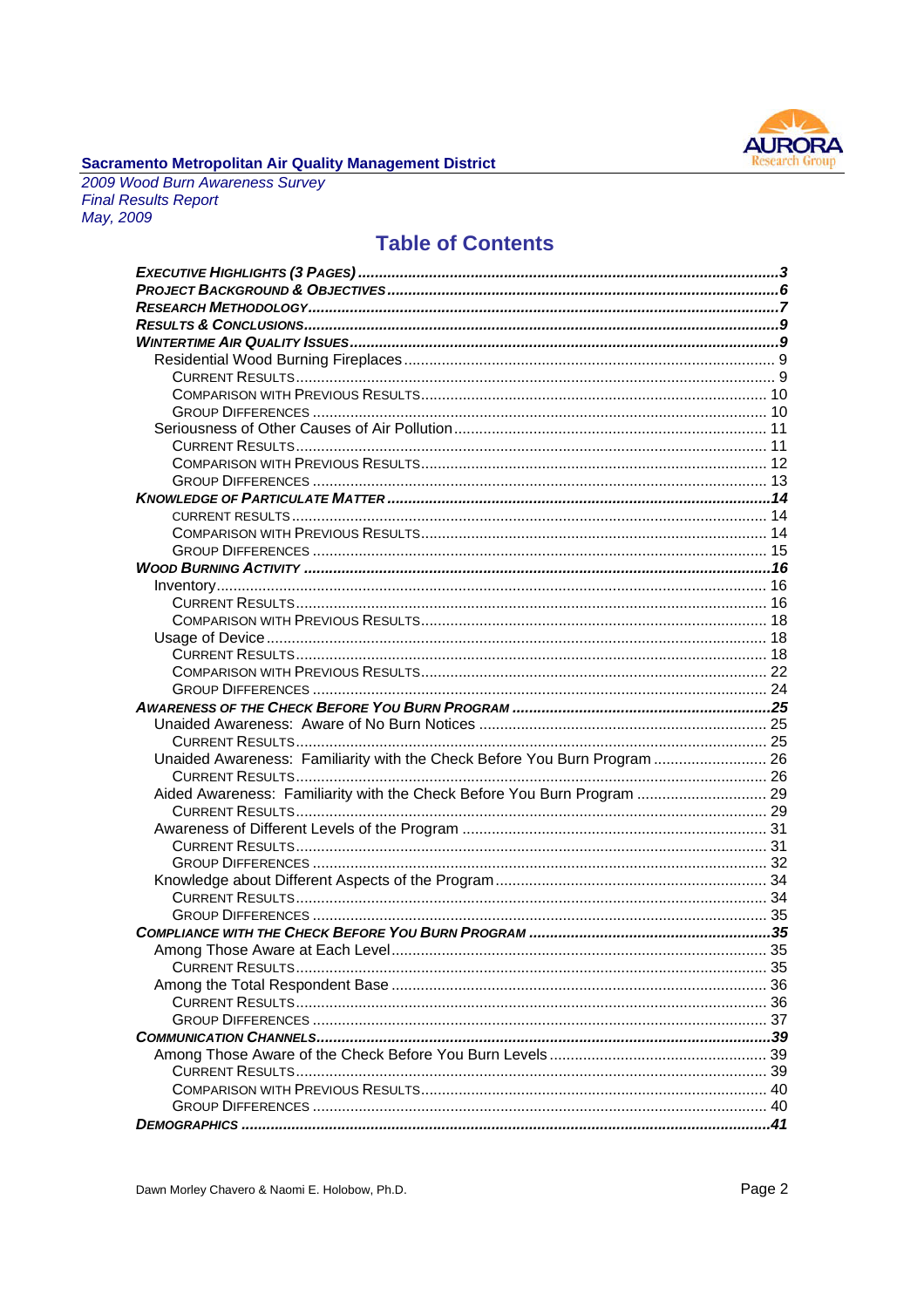

*2009 Wood Burn Awareness Survey Final Results Report May, 2009*

## *EXECUTIVE HIGHLIGHTS (3 PAGES)*

These conclusions are based on the results of a random-digit-dial (RDD) telephone survey conducted with a random sample of Sacramento County residents who owned wood burning devices in March and early April 2009.

#### **Wintertime Air Quality Issues**

- **Nearly six in ten (59%) Sacramento County respondents with wood burning devices acknowledged that residential wood burning was a serious cause of wintertime air pollution.**
	- *There appears to be a move in the right direction in terms of improved understanding, with a 5% increase over the 2007 survey results, although this is not statistically significant.*
	- *Significantly more females than males rated residential wood burning as a serious pollution problem.*
- **However, residential wood burning was not felt to be as serious a problem as traffic in contributing to wintertime air pollution.**
	- *The most serious cause of wintertime air pollution was viewed to be traffic (32% rated it a "very serious" contributor), followed by industry (19%) agricultural burning (15%), and finally residential wood burning (12%).*
	- *Results this year are generally similar to those found in 2007.*
	- *Significantly more females than males rated traffic and industry as serious causes of pollution. Caucasians were less likely than other ethnicities to rate industry and agricultural burning as serious causes of wintertime air pollution.*
- **Approximately seven in ten respondents considered themselves to be knowledgeable about particulate matter (PM) pollution, although only 12% of these felt "very" knowledgeable.**
	- *In terms of overall knowledge of PM pollution, the current results were similar to the results found in the 2007 survey.*
	- *Older respondents were noticeably more knowledgeable than younger respondents, highlighting a need for better informing younger residents about PM pollution. Knowledge about PM pollution also varied by gender, household size, education, ethnicity, and income.*

#### **Wood Burning Activity**

- **By study design, all respondents had at least one wood burning device in their home, the majority (83%) of which included an indoor fireplace.**
	- *The type of wood burning devices found in homes remains unchanged since 2007.*
	- *Only a third of fireplace inserts (36%) and wood or pellet stoves (33%) were EPAcertified or pellet devices and 18% of all respondents had heard about the Change Out Incentive Program.*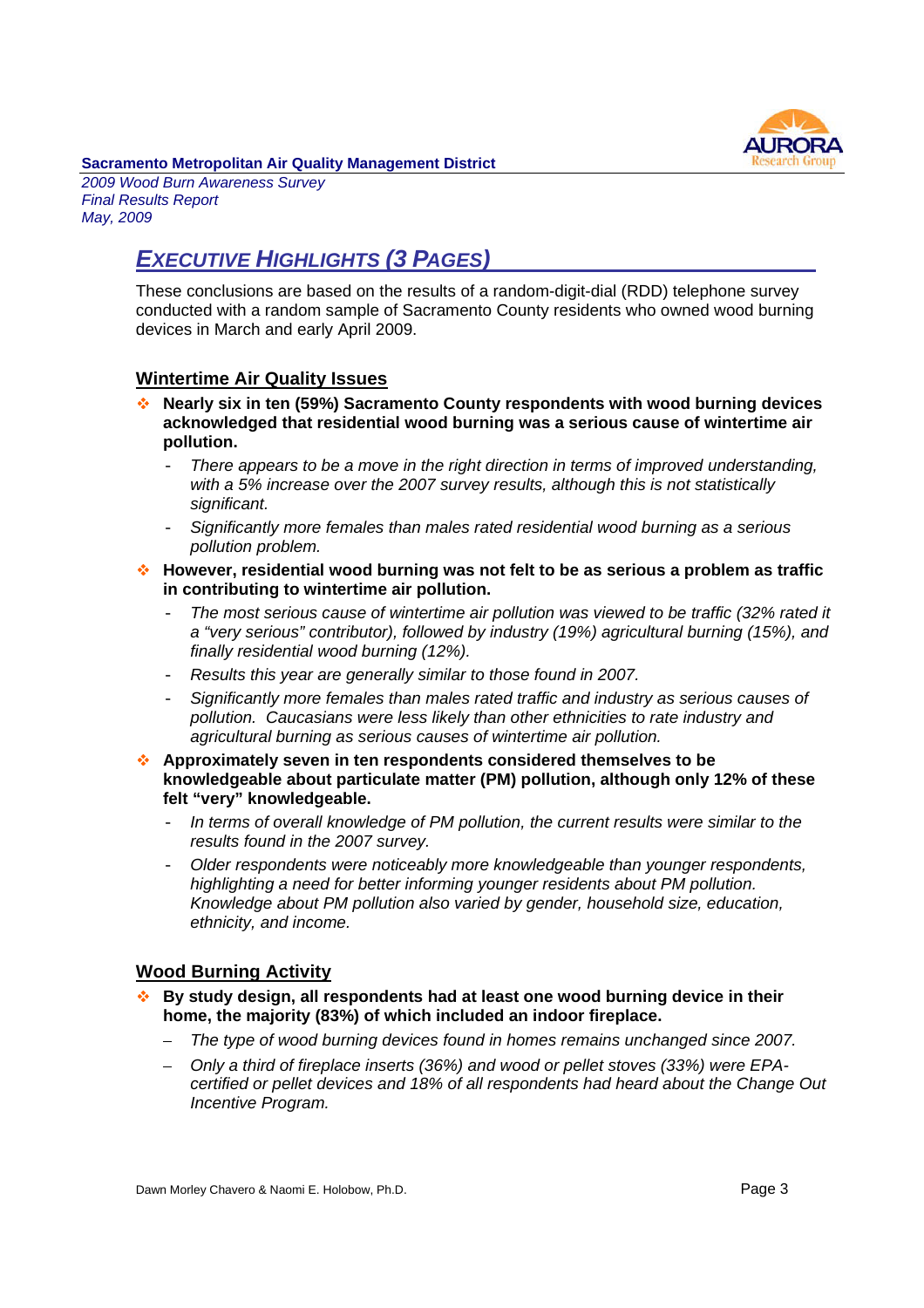

*2009 Wood Burn Awareness Survey Final Results Report May, 2009*

- **Fifty percent (50%) of all respondents did not use their wood burning device last winter. Among those who did, the majority burned wood, pellets or manufactured logs less than once a week.**
	- *Significantly fewer wood burning device owners lit up at least once during the 2008-09 winter season (50%) than two years ago (64% in the 2007 survey).*
	- *Fewer burners in 2009 than in 2007 were lighting a fire on "most nights" while more are burning wood "mainly on weekends." There was a slight drop in the total proportion of burners who lit fires at least once a week (from 58% in 2007 to 54% in 2009), although the difference was not statistically significant.*
	- *Respondents who burned wood, pellets, or manufactured logs this past winter were more likely than those who did not to have access to the Internet, have some post secondary education, and live in wealthier households.*
- **Forty-five percent (45%) said they burned less this past winter compared to a typical winter. Of these, one in five (21%) attributed the decrease to the existence of No Burn days. Combined with the 12% who were motivated to reduce their wood burning behavior because of air quality reasons, and the 2% who cited health-related reason, a total of 35% chose to burn less last winter in order to help decrease wintertime air pollution.**
	- *The 5% who burned more wood, pellets and manufactured logs this winter did so because they felt it was cheaper than the heater, had wood, and felt that this winter was colder than normal.*

#### **Awareness of the Check Before You Burn Program**

- **The outreach messages have been successful in reaching the population: three in four (76%) respondents recalled the No Burn day messages that notified them not to burn wood (unaided awareness).**
	- *Name recognition of Check Before You Burn is also high, with 72% claiming to be somewhat or very familiar with the Check Before You Burn program. However, not everyone was able to accurately describe it.*
- **The program has already achieved successful visibility: when results of the unaided and aided awareness questions were combined, overall, 92% of all respondents were aware of the Check Before You Burn program.**
- **In terms of awareness of different levels of the program, approximately seven in ten respondents (74%) who were aware of Check Before You Burn were also aware of the Burning Discouraged, Burn Cleanly and Stage 2- All Burning Prohibited levels.**
- **However, recognition of the Stage 1 No Burn Unless Exempt level was much lower, at just over half (54%) of these respondents. Although it could be attributed to the lower level of exposure to that level (there were fewer actual Stage 1 No Burn days), program organizers might want to consider increasing efforts aimed at educating the public specifically about Stage 1 requirements. Alternatively, they might also consider eliminating the Stage 1 category altogether in order to reduce confusion.**
	- There were very few demographic features that distinguished those aware of each of *the levels from those not aware, indicating that the program can continue to be aimed at the general population rather than targeting specific groups of individuals.*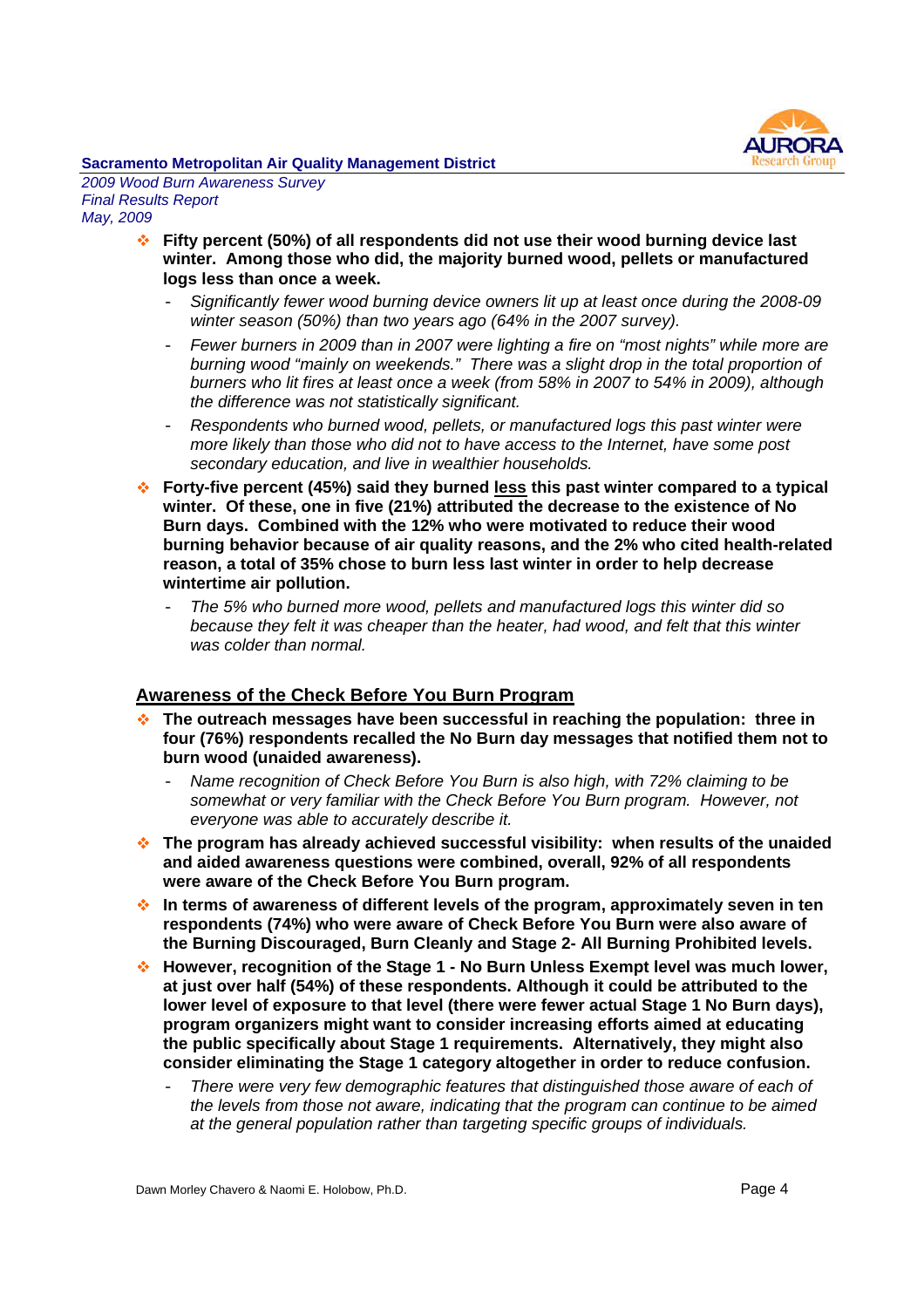

*2009 Wood Burn Awareness Survey Final Results Report May, 2009*

- **The majority of respondents (71%) recognize that it is their responsibility to see if it is permissible to burn wood and nearly half (47%) of the respondents who were aware of the Stage 1 and Stage 2 levels knew that it was illegal to burn manufactured logs on Stage 1 and Stage 2 No Burn days.**
	- *Demographically speaking, there was no difference between those who were aware of the program details, such as the requirement to check before burning and the prohibition of manufactured logs being used in fireplaces during Stage 1 and Stage 2 No Burn days, and those who were not.*

#### **Compliance with the Check Before You Burn Program**

- **Compulsory measures appear to be more effective than voluntary requests: among those who were aware of each level, compliance with all Stage 1 and Stage 2 No Burn days was significantly higher (at nearly 90%) than voluntary compliance when burning was simply discouraged (only 26%).**
- **In terms of the total base of respondents (all of whom owned wood burning devices), 32% complied with every voluntary Burning Discouraged request, 42% complied with every Stage 1-No Burn Unless Exempt directive; and 52% complied with all Stage 2-All Burning Prohibited days. In other words, compliance increased as the level of restrictions increased.**
	- *Compliance was relatively independent of demographics -- there were only three features that distinguished compliers from others within each level of the program: home owners, those older than 35 years of age, and those whose ethnicity was Caucasian were more likely to comply.*
	- *Among EPA-certified device owners only, compliance with Stage 1 No Burn Unless Exempt days was just as high as it was for Stage 2 days, even though they were legally allowed to burn on Stage 1 days. This indicates that there was no advantage to keeping Stage 1 and offers additional support for considering the possible elimination of Stage 1 from the program entirely.*

#### **Communication Channels**

- **Using news media to announce No Burn days is an effective communication channel: the vast majority of respondents aware of the program heard about the No Burn days on television and radio (85%), followed by newspapers (58%).**
	- *The general news media was also the preferred communication channel identified in the 2007 baseline survey.*
	- *How respondents heard about whether or not they could burn wood was relatively independent of demographic features, indicating once again that the public education campaign can continue to be aimed at the population in general to be effective.*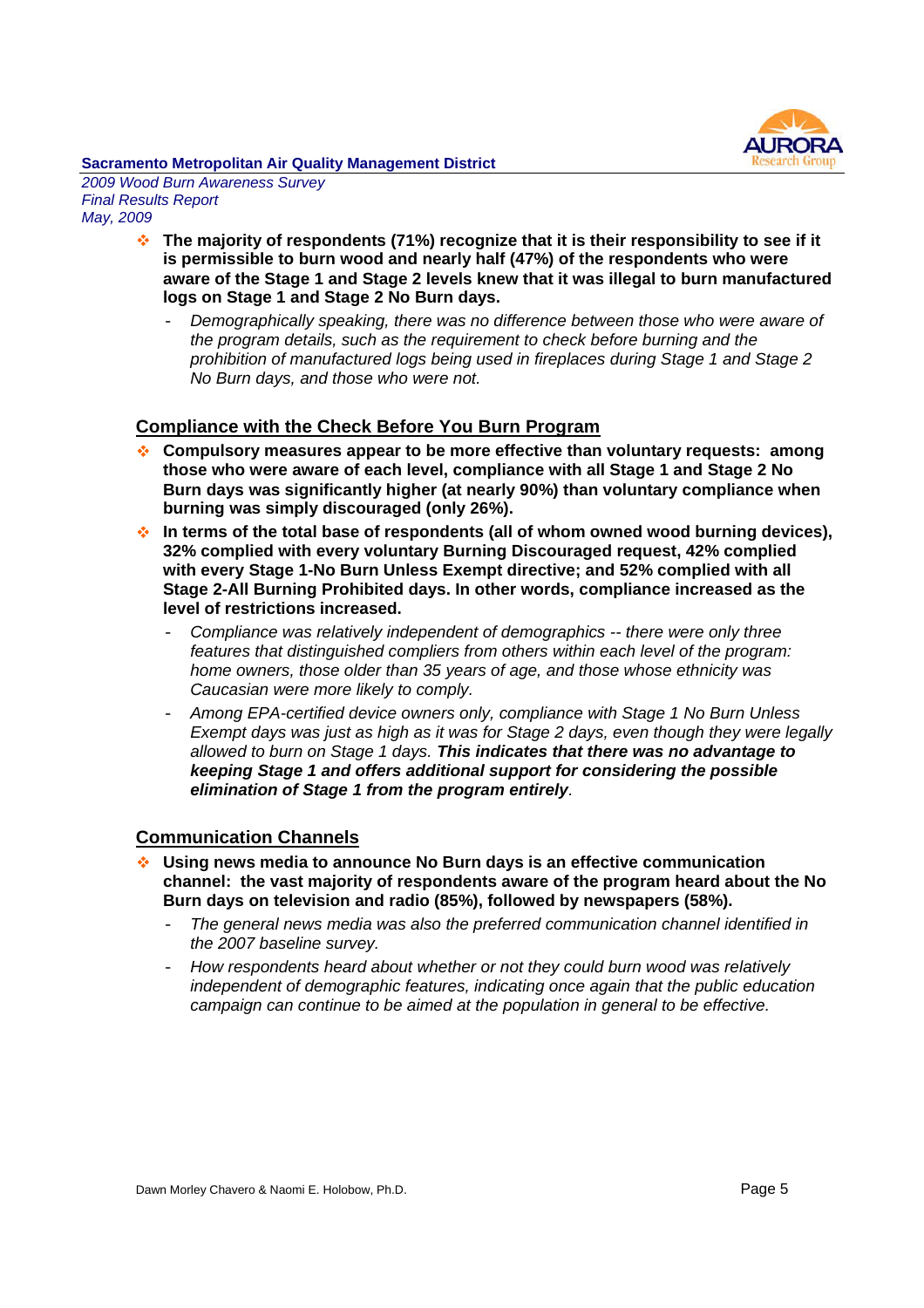

*2009 Wood Burn Awareness Survey Final Results Report May, 2009*

## *PROJECT BACKGROUND & OBJECTIVES*

The mission of the Sacramento Metropolitan Air Quality Management District (SMAQMD) is to protect public health and the environment through innovative and effective programs that aim to improve air quality in Sacramento County. The winter season program runs from November 1 to February 28 and focuses on reducing the amount of fine particulate matter (PM) pollution that is caused by burning wood in fireplaces, woodstoves, and outside fire pits and chimeneas. The Check Before You Burn program has been in place since 2007 and expects residents to inform themselves of the day's burn status before they consider burning wood, pellets or manufactured logs. It consists of four stages as illustrated in Table 1.

| <b>PROGRAM LEVEL</b>                           | <b>DESCRIPTION</b>                                                                                                                                              | # OF OCCURRENCES IN<br>$2008 - 09$ SEASON <sup>1</sup> |
|------------------------------------------------|-----------------------------------------------------------------------------------------------------------------------------------------------------------------|--------------------------------------------------------|
| <b>BURN</b><br>CLEANL                          | The public is allowed<br>to burn and the<br>burning of<br>manufactured fire logs<br>is acceptable.                                                              | 54                                                     |
| <b>BURNING</b><br><b>DISCOURAGED</b>           | Residents are<br>requested to<br>voluntarily not burn<br>and the burning of<br>manufactured logs is<br>acceptable.                                              | 28                                                     |
| STAGE                                          | Burning is prohibited<br>unless EPA-certified<br>wood burning or pellet<br>devices are used.<br>Manufactured fire logs<br>in fireplaces are<br>banned from use. | 10                                                     |
| <b>STAGE 2</b><br><b>BURNING</b><br>PROHIBITED | Burning of any solid<br>fuel, including wood,<br>manufactured logs<br>and pellets, is<br>prohibited.                                                            | 28                                                     |

**Table 1**

<sup>1</sup> The specific number of occurrences at each program level was provided by Marc Cooley, Air Quality Engineer for the Sacramento Metropolitan Air Quality Management District in an e-mail received on April 29, 2009. The number of Burn Cleanly days was calculated by subtracting the number of Burning Discouraged, Stage 1 and Stage 2 days from the total number of days in the season (November 1 to February 28).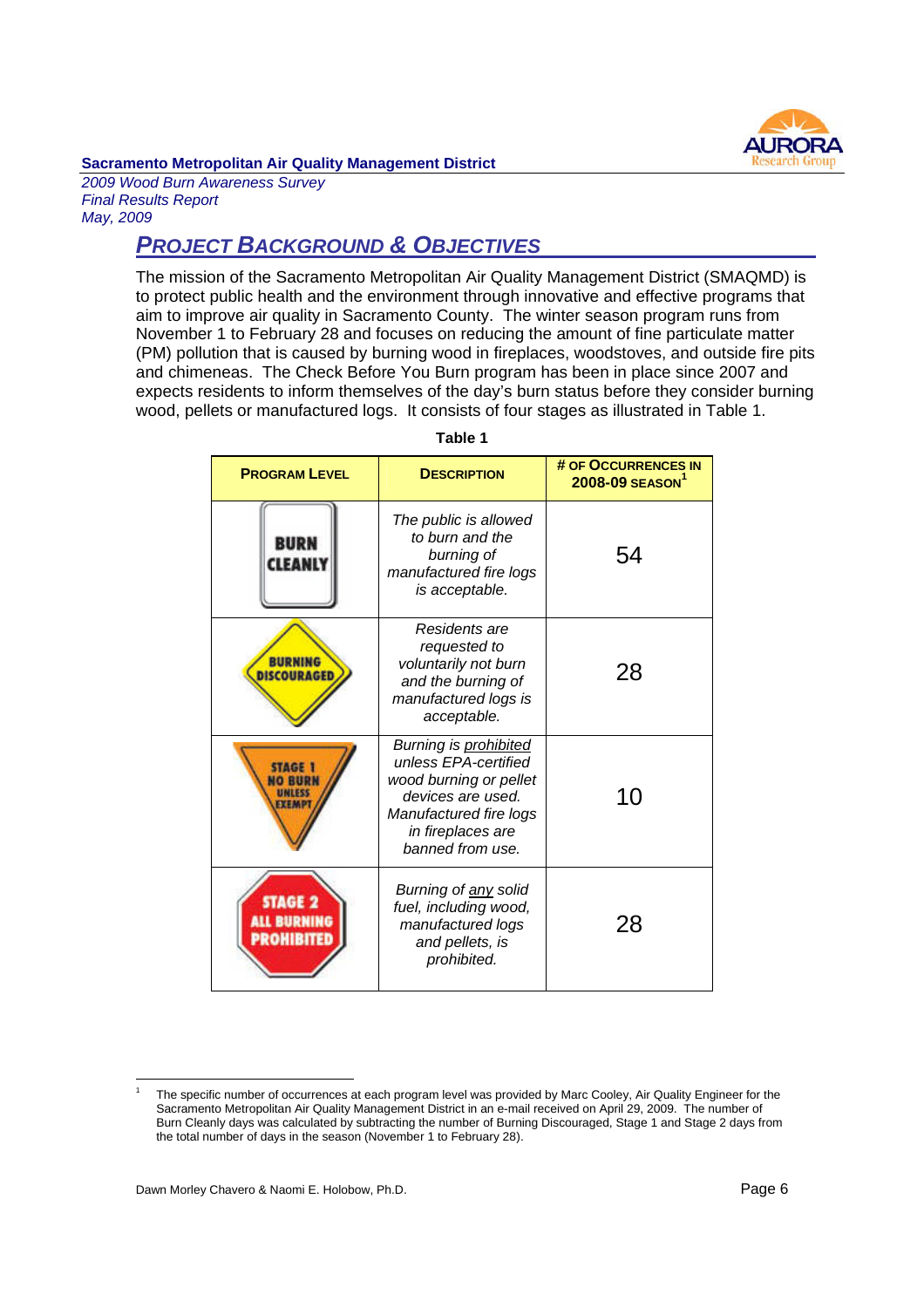

*2009 Wood Burn Awareness Survey Final Results Report May, 2009*

> The current study was designed to conduct interviews with a representative sample of Sacramento County residents who own an indoor or outdoor wood or pellet burning device to assess public awareness, perceptions and behavior. More specifically, the objectives of this study were to assess:

- Wood burning activity,
- Overall awareness of the Check Before You Burn program,
- Message awareness and whether or not residents distinguish the various stages of the program,
- The effectiveness of the current program,
- The comparison of current results with the 2007 baseline survey results (when appropriate), and
- Relevant demographic information.

## *RESEARCH METHODOLOGY*

Aurora Research Group was contracted to conduct this public opinion research study. For this study, random-digit-dialed (RDD) telephone interviews were completed with a representative sample of 400 Sacramento County residents who owned a wood burning device either inside or outside their home.

The margin of error for the study as a whole was  $+$  or  $-$  4.9%, at the 95% confidence level. In other words, we are 95% sure that the true population parameters lie within +/- 4.9% of the sample statistics. As an example, if a response category to a question were chosen by 50% of respondents, we would be 95% sure that the true population parameters would be between 45.1% and 54.9% (50.0% +/- 4.9%).

Using the 2007 survey as a first draft, Aurora Research Group designed the questionnaire which addressed the previously-mentioned objectives, and SMAQMD staff approved the final survey. Most of the questions were asked in a closed-ended format, but two questions were asked as open-ended. Verbatim responses were captured and later categorized for quantitative analyses. (Transcripts of all the verbatim responses will be provided in the statistical binder). The questionnaire was translated into Spanish and 2% of the general base study interviews were conducted in Spanish. The questionnaire was programmed for a CATI system and interviews took approximately 14 minutes on average to administer. Respondents were screened for age (adults at least 18 years old<sup>2</sup>), ownership of a wood burning device (indoor or outdoor) and to confirm residency in Sacramento County. Interviewing took place between March 26 and April 9, 2009.

#### **Methods of Analysis**

Survey results were analyzed using univariate and bi-variate statistical techniques. The type of analysis depended upon the kind of variable analyzed and the hypotheses that were generated through an examination of the initial results. Unless otherwise noted, frequency

 $2$  In order to speak with someone under 18 years of age, by law we would need to get the parents' written permission.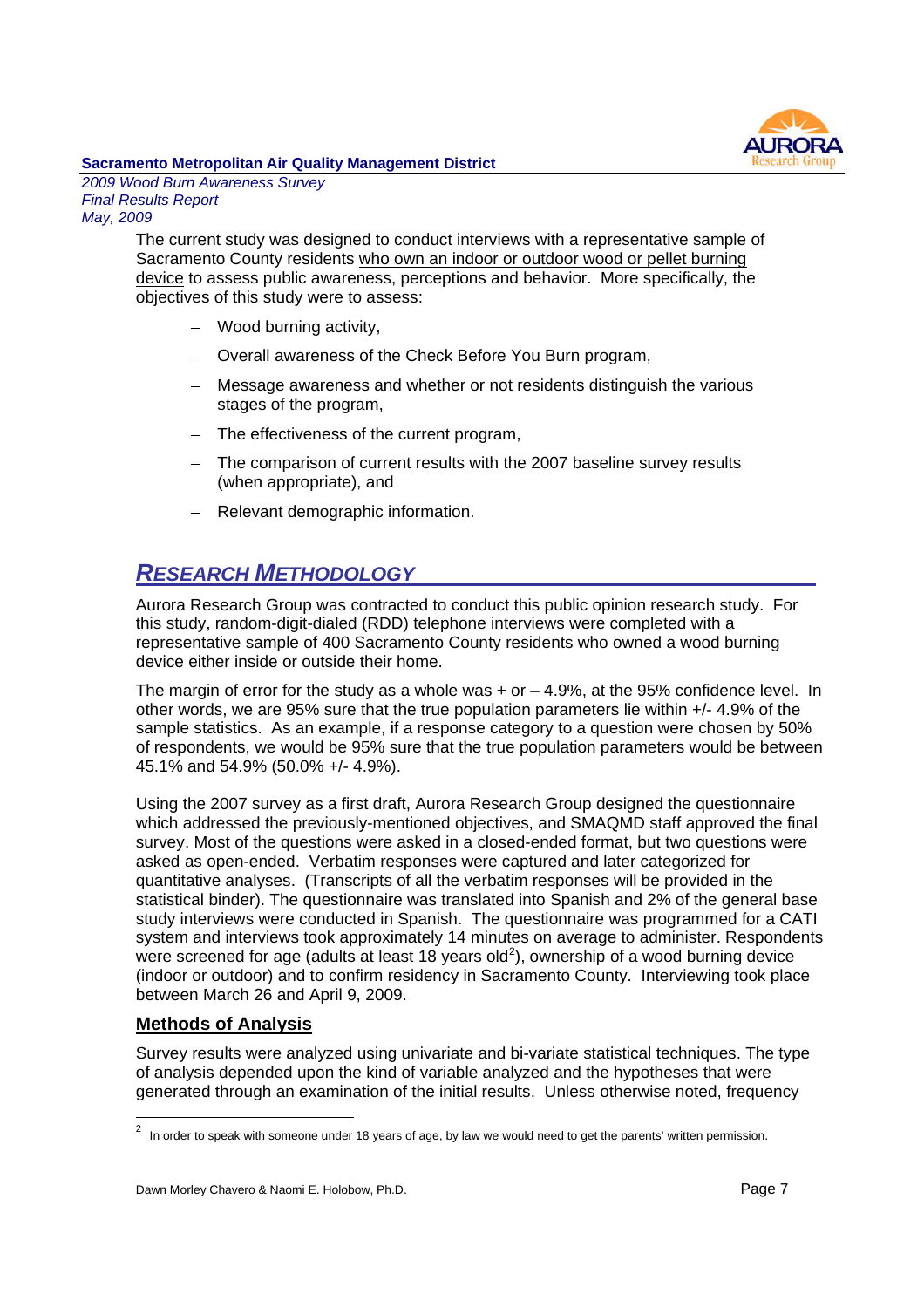

*2009 Wood Burn Awareness Survey Final Results Report May, 2009*

> percentages cited in this document represent *adjusted* frequencies, meaning that percentages have been adjusted to account for any non-responses (refusals to answer) or non-qualified responses (questions not answered due to answers to previous questions).

> Researchers are interested in assessing whether or not the differences in observed percentages between certain groups of individuals are due to chance, or if they represent real differences among the subpopulations. Differences are identified by running statistical analyses and are discussed in the report. Statistical significance within crosstabulation tables was calculated using chi square  $(\chi 2)$  statistics. Tests of proportion were used to identify differences in responses between questions or groups of respondents. The level of significance was generally set to a p value of .01.

#### *Caveat:*

The sole purpose of this report is to provide a collection, categorization and summary of public opinion data. Aurora Research Group intends to neither endorse nor criticize the Eastern Research Group, Inc (ERG) or Sacramento Metropolitan Air Quality Management District; or their policies, products, board of directors or staff. The Client shall be solely responsible for any modifications, revisions, or further disclosure/distribution of this report.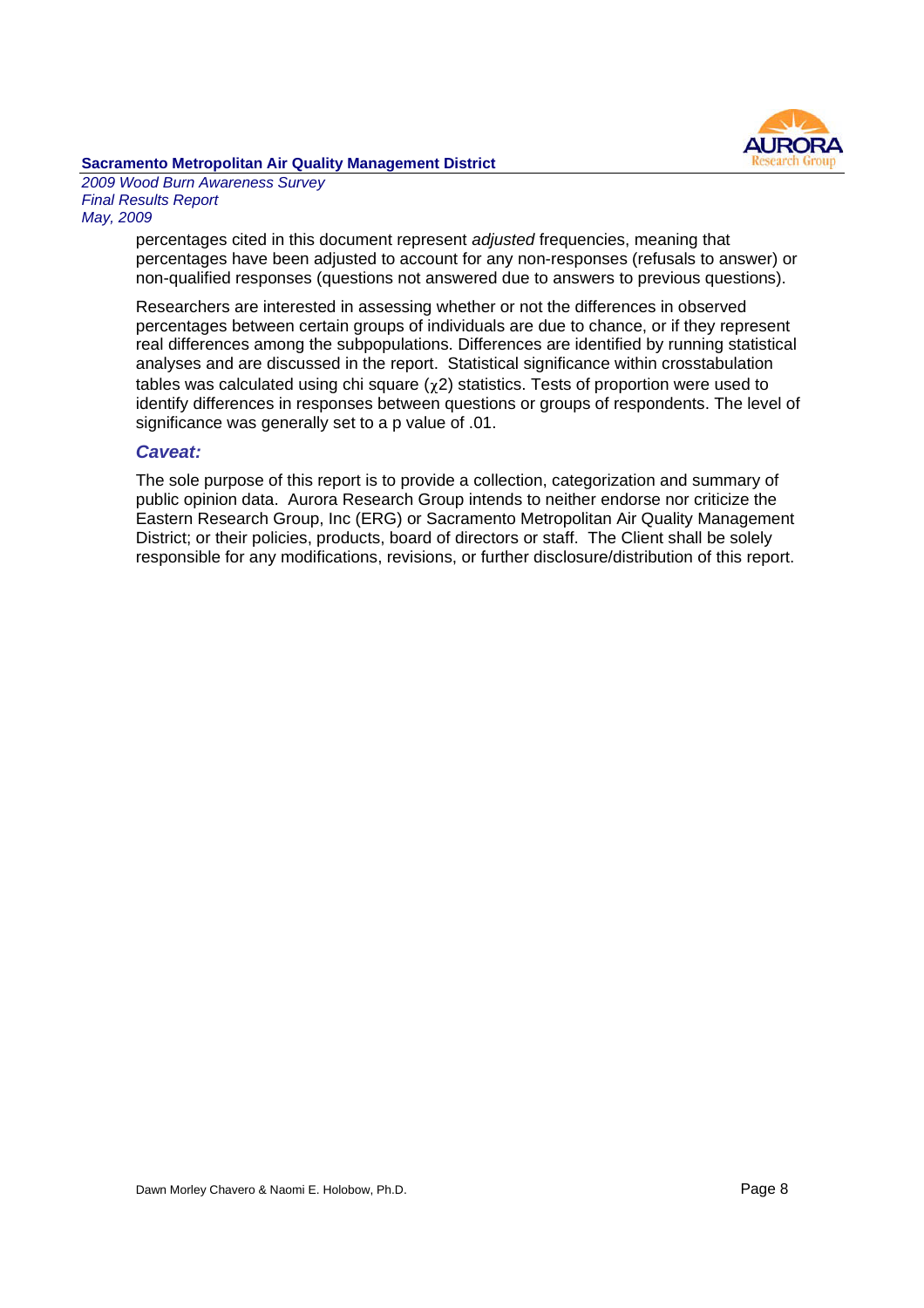

*2009 Wood Burn Awareness Survey Final Results Report May, 2009*

### *RESULTS & CONCLUSIONS*

*The survey results are organized and presented as follows: wintertime air quality issues, knowledge of particulate matter, wood burning activity, awareness of and compliance with the Check Before You Burn program, and the use of communication channels. Within each section of the report, the current survey results (of wood burning device respondents) are first presented. Next, the current results are compared with the results of the baseline survey conducted in 2007 with a representative sample of Sacramento County residents, who owned or did not own wood burning devices. Finally, any statistically significant group differences due to demographic characteristics (age, income, ethnicity, gender, internet access, the number of people living in the house, home ownership, Air Alert subscription, or education<sup>3</sup> ) are presented. In other words, up to nine separate cross-tabulations will have been conducted for each question. If no group results are described, it is an indication that there were no significant differentiators for a particular question. Unless otherwise specified, the reported results exclude responses of "undecided" as well as refusals. The order of topics presented in the report was chosen as the most logical in terms of meeting the information requirement objectives of the study and does not necessarily conform to the order of the questions within the survey.*

## **Wintertime Air Quality Issues**

#### *Residential Wood Burning Fireplaces*

#### **CURRENT RESULTS**

#### *1 Nearly six in ten (59%) Sacramento County respondents with wood burning devices acknowledged that residential wood burning was a serious cause of wintertime air pollution.*

Respondents were asked to rate the seriousness of wintertime air pollution caused by residential wood burning fireplaces. Results, excluding responses of undecided/don't know, are presented in Figure 1. It can be seen that nearly half (46%) thought it was a "somewhat" serious problem and a further 13% said it was a "very" serious problem, for a combined total of 59% of respondents who acknowledged wood burning to be a serious cause of air pollution. However, it can also be seen that about four in ten respondents (41%) thought residential wood burning was not a serious contributor, indicating an ongoing need for public education.

<sup>3</sup> The reader is referred to the demographic characteristics section near the end of this report to see how the demographics were categorized.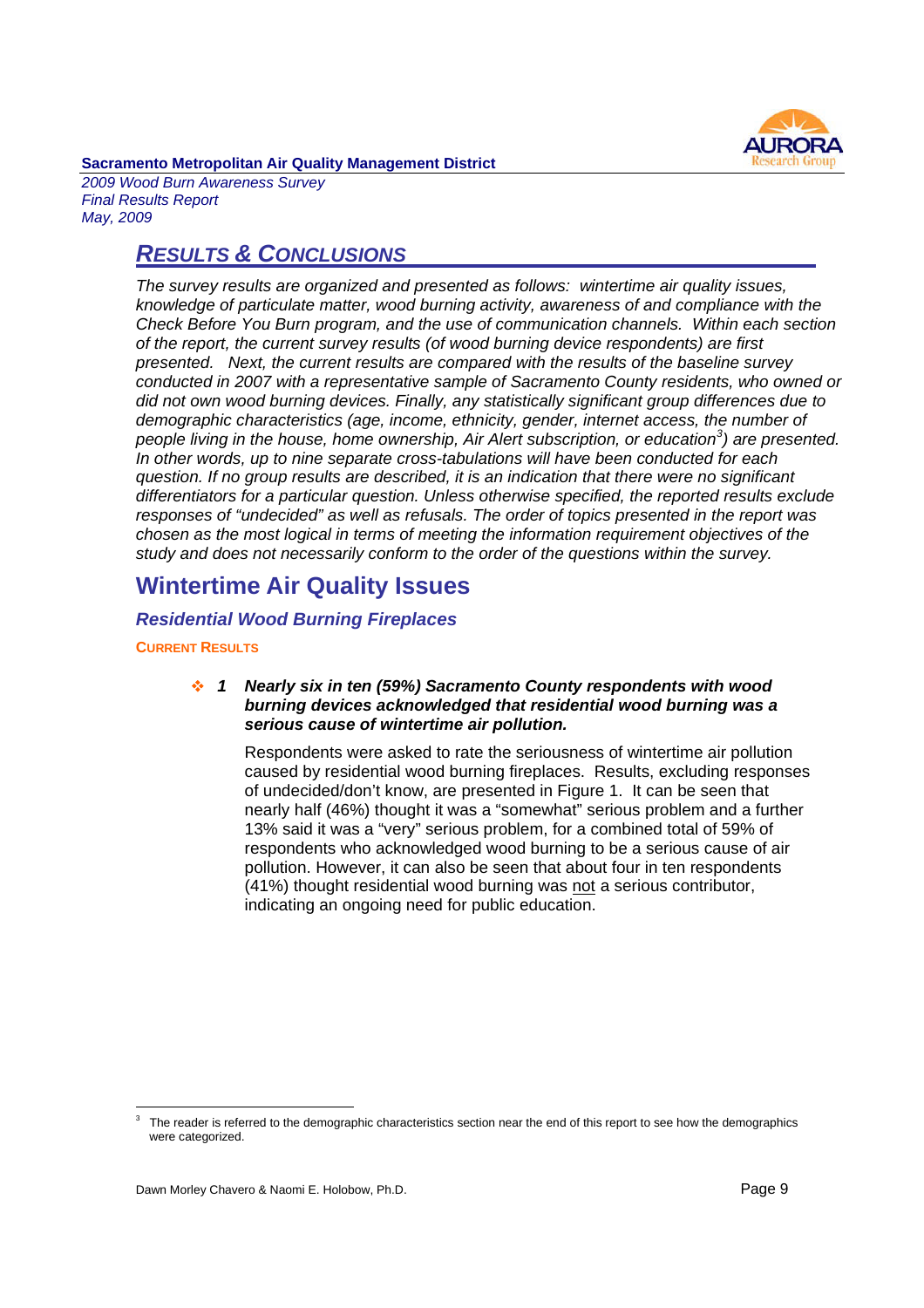

*2009 Wood Burn Awareness Survey Final Results Report May, 2009*

#### **FIGURE 1 – SERIOUSNESS OF WINTERTIME AIR POLLUTION CAUSED BY RESIDENTIAL WOOD BURNING FIREPLACES**



#### **COMPARISON WITH PREVIOUS RESULTS**

#### *2 There appears to be a move in the right direction in terms of improved understanding – 5% more owners of wood burning devices this year than in 2007 rated residential wood burning as a serious cause of wintertime air pollution. However, this is not statistically significant.*

Two years ago (in 2007) respondents<sup>4</sup> were asked the same question about residential wood burning. Results indicated that, among those who owned a wood burning device, a combined total of 54% respondents in 2007 compared with 59% this year felt that residential wood burning was a serious cause of wintertime air pollution – a 5% increase. These results, although not statistically significant, nevertheless indicate a move in the right direction in terms of public education.

#### **GROUP DIFFERENCES**

#### *3 Significantly more females than males rated residential wood burning as a serious pollution problem.*

To see if there were any features that distinguished those respondents who said residential wood burning was not a serious cause of wintertime air pollution from those who said it was, results were dichotomized (percent "not at all serious" versus percent "somewhat + very serious"), and a series of chisquare analyses was conducted. Variables included in the analyses included: age, income, education, gender, ethnicity, home ownership, number of people in household, access to the internet, and Air Alert subscription.

<sup>4</sup> It should be noted that respondents in 2007 represented the general population of Sacramento County and included both wood burning households as well as non wood burning households. In order to make an appropriate comparison, we recalculated the 2007 results to include only those who had a wood burning device. In 2009 we spoke with only respondents who had wood burning devices.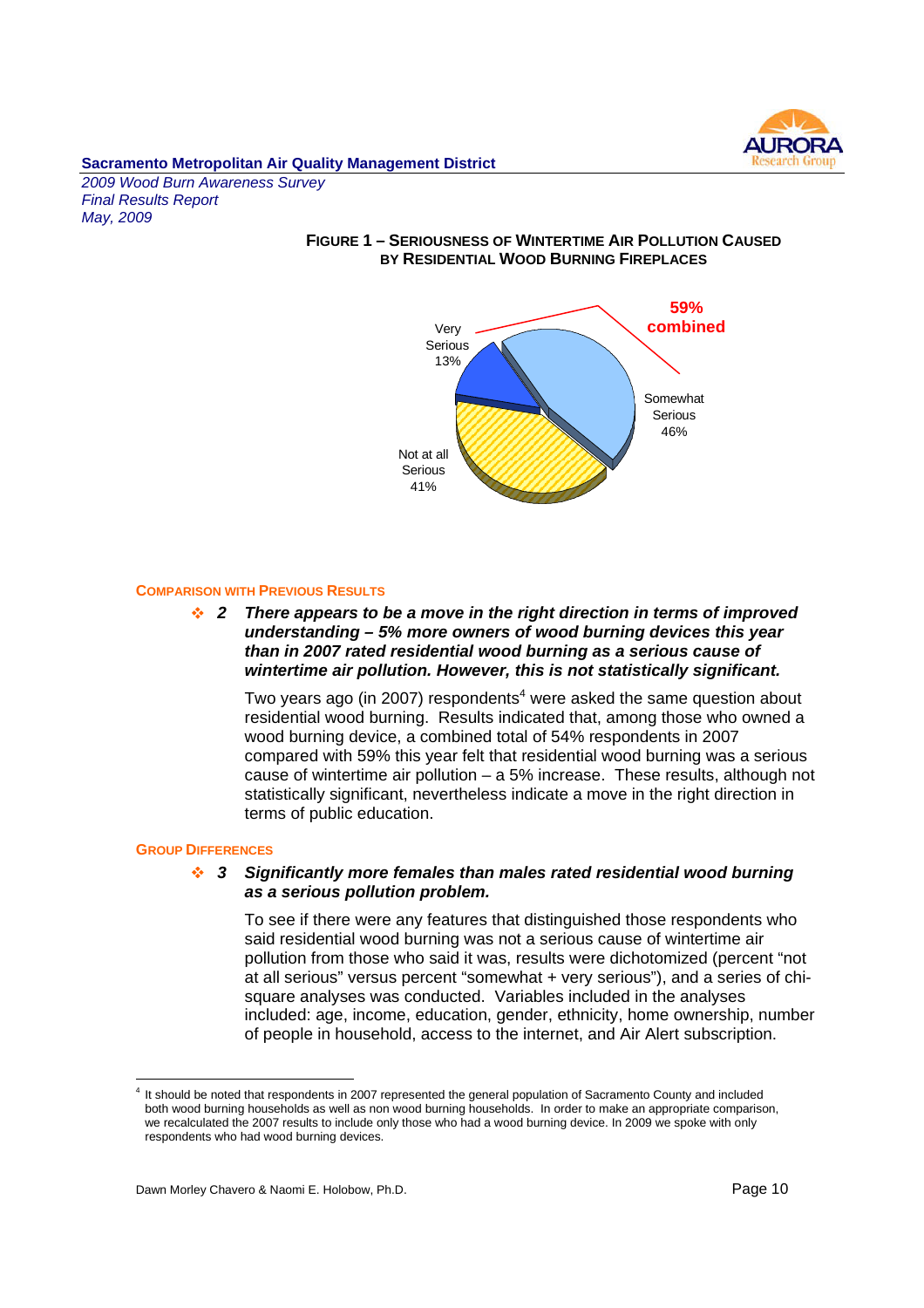# AI IROF

#### **Sacramento Metropolitan Air Quality Management District** *2009 Wood Burn Awareness Survey*

*Final Results Report May, 2009*

> Only one feature showed a significant difference: gender. Significantly more **females** (66%) than males (55%) thought residential wood burning was a serious cause of air pollution. No other demographic characteristics emerged: neither ethnicity, education, age, internet access, the number of people living in the house, nor whether or not they subscribed to Air Alerts were significant. In other words, older residents were just as likely as younger residents to say wood burning was a serious issue or not; better educated respondents responded similarly to less educated ones, etc.

> **In short, because there were so few demographic differences, a public education campaign dealing with the sources and seriousness of wintertime air pollution that is designed to target residents of all descriptions in Sacramento County should be effective. However, if there were a way of educating males in particular about the pollution problems associated with wood-burning, there could be added benefits, as they demonstrated a significant information gap compared with females.**

Additionally, although not surprising, those who burned wood, pellets, or manufactured logs (50%) at least once last winter were significantly more likely than those who refrained (33%) to say that wood burning pollution was not a serious contributor to poor wintertime air quality.

#### *Seriousness of Other Causes of Air Pollution*

#### **CURRENT RESULTS**

*4 The most serious cause of wintertime air pollution was viewed to be traffic (32% rated it a "very serious" contributor), followed by industry (19%), agricultural burning (15%), and finally residential wood burning (12%). In other words, residential wood burning was not felt to be as serious a problem as traffic in contributing to wintertime air pollution.*

In addition to residential wood burning fireplaces, respondents were also asked to rate how traffic, industry, and agricultural burning contributed to wintertime air pollution. Results, including responses of undecided/don't know<sup>5</sup>, are presented in Figure 2. It can be seen, first of all, that traffic was considered to be the **most** serious cause of wintertime air pollution: approximately one third of respondents (32%) said it was a "very" serious problem. Only 19% of all respondents felt that industry was to blame and 15% felt that agricultural burning was responsible. Residential wood-burning fireplaces were seen as the **least** serious causes of wintertime air pollution: only 12% rated wood-burning as "very" serious.

<sup>5</sup> Typically, in attitudinal surveys, the percentage of undecided/don't know responses is low (between 0% and 4%). We chose to present the percentage of undecided/don't know responses in Figure 2 because two questions resulted in a relatively high percentages (8% and 9%) of respondents saying they did not know, a volunteered response rather than an actual response category. **These indicate specific areas where more public education on the causes of wintertime air pollution (industry and agricultural burning) could be beneficial.**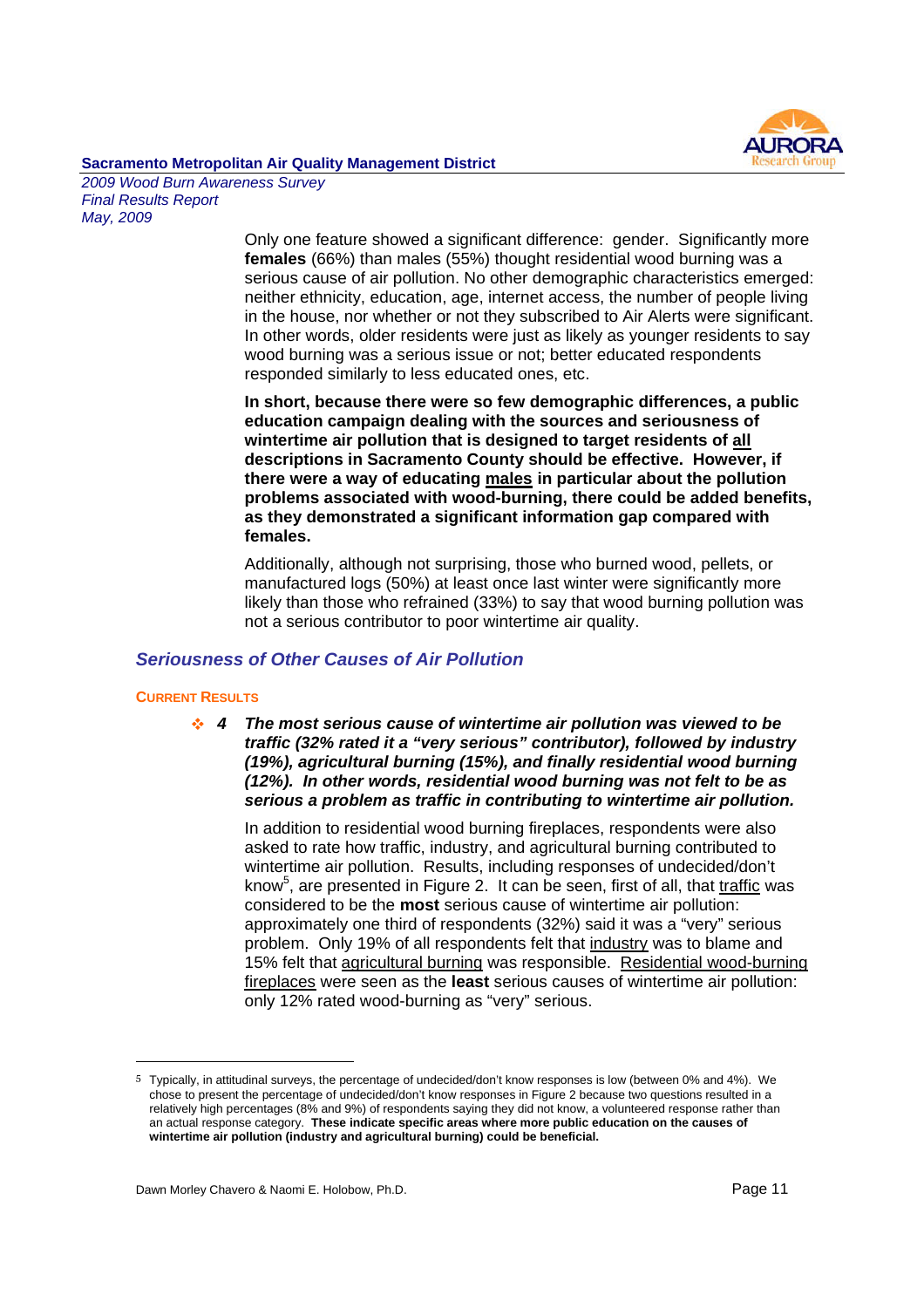

#### **Sacramento Metropolitan Air Quality Management District** *2009 Wood Burn Awareness Survey*

*Final Results Report May, 2009*

> This indicates that further public education about the causes of wintertime air pollution is warranted. It also attests to the ability of successful public education campaigns to influence public perceptions, insofar as the majority of the general population understands that traffic causes air pollution, regardless of the season. For example, in the Sacramento area, the summertime Spare The Air program has been in effect since 1995 and, although it is not the only source of education, it is now highly recognizable among the local population in general.<sup>6</sup>



#### **Figure 2 – Seriousness: Source of Wintertime Air Pollution** (includes undecided responses)

#### **COMPARISON WITH PREVIOUS RESULTS**

#### *5 Results this year are generally similar to those found in 2007 with among respondents who owned a wood burning device.*

In order to compare this year's results with those from 2007, the undecided responses as well as the responses from non wood burning device owners were eliminated and percentages were recalculated. The combined responses of "somewhat" plus "very serious" for each source of wintertime pollution in both survey years are presented in the next chart. It can be seen that, in general, results are very similar – traffic in both years was viewed as the most serious contributor to pollution in both 2007 and 2009. As previously mentioned, there is a 5% increase in the percentage of respondents who said residential wood burning was a serious polluter, but the difference is not statistically significant.

<sup>6</sup> See: SMAQMD 2008 Air Quality & Transportation Telephone Tracking Survey, Aurora Research Group, January 2009: nearly three quarters (74%) of all respondents were familiar with the summertime Spare The Air program.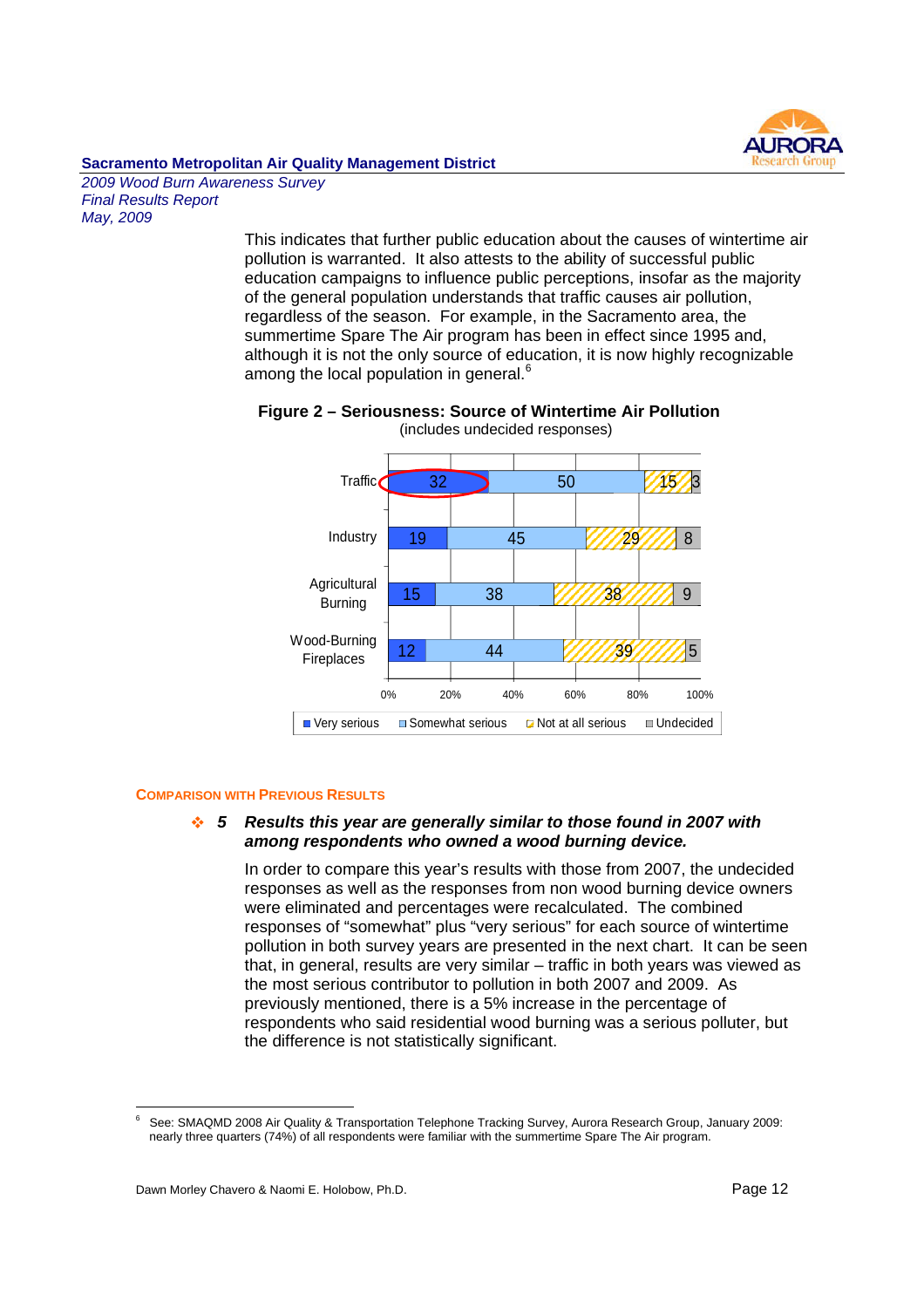

*2009 Wood Burn Awareness Survey Final Results Report May, 2009*

## **Figure 3 – Seriousness: Source of Wintertime Air Pollution by Survey Year**

(Somewhat + Very Serious Combined; Excludes undecided responses among wood burning device owners)



#### **GROUP DIFFERENCES**

*6 Significantly more females than males rated traffic and industry as serious causes of pollution. Caucasians were less likely than other ethnicities to rate industry and agricultural burning as serious causes of wintertime pollution.*

A total of 27 chi-square analyses (3 questions x 9 demographic features) were run to see if there were any demographic features that distinguished those who rated the causes of wintertime air pollution as serious from those who did not. There were only a few analyses that yielded significant differences:

- females were significantly more likely than males to say that traffic  $\bullet$ (88% vs. 80%) and industry (75% vs. 62%) were serious causes,
- respondents less than 55 years of age were more likely than those older than 55 to say that industry was a serious cause of winter air pollution (78% vs. 59%), and
- non-Caucasians were more likely than Caucasians to say that industry (82% vs. 64%) and agricultural burning (74% vs. 55%) were serious polluters.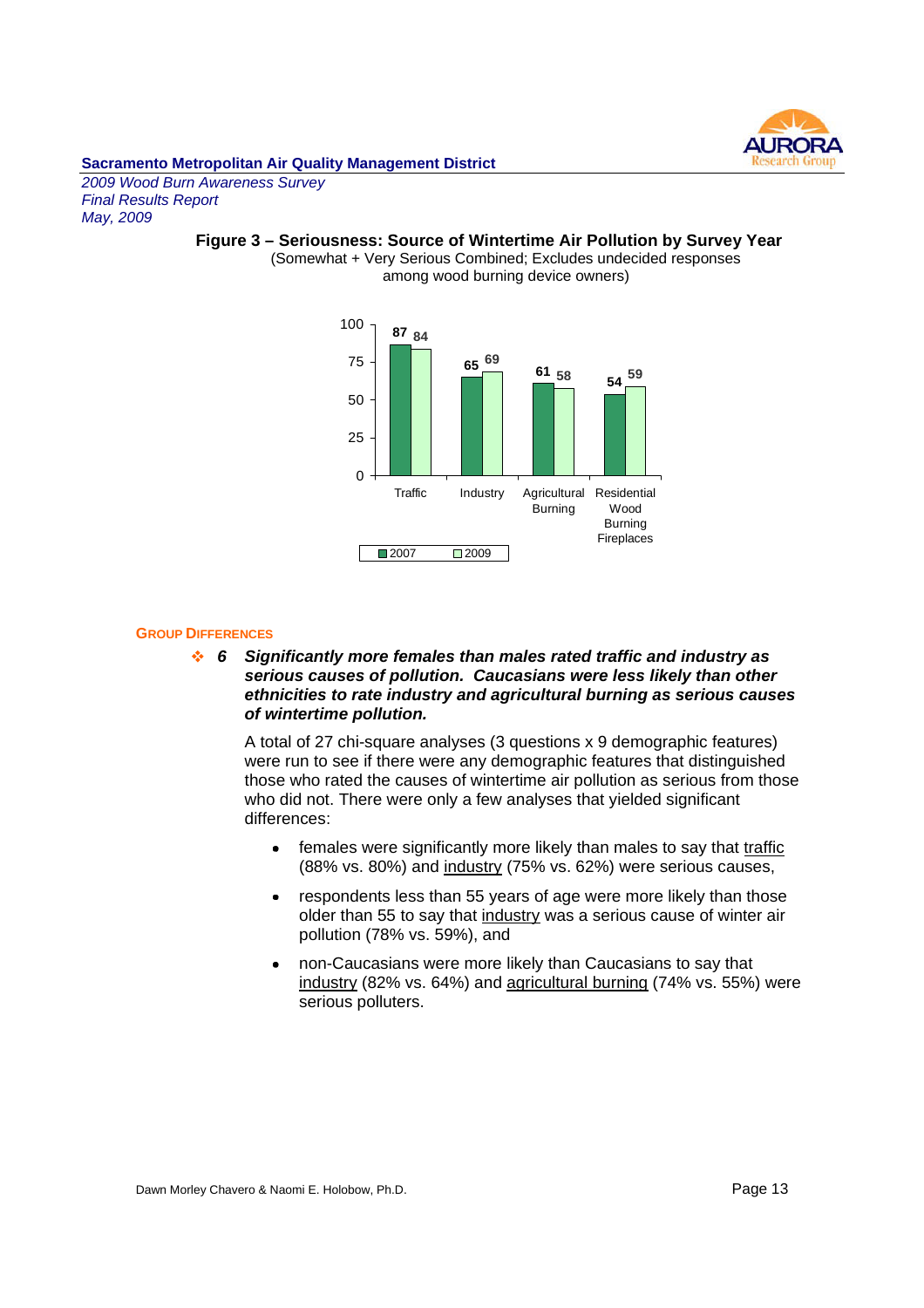

*2009 Wood Burn Awareness Survey Final Results Report May, 2009*

## **Knowledge of Particulate Matter**

#### **CURRENT RESULTS**

#### **7** *Approximately seven in ten respondents considered themselves to be knowledgeable about PM pollution, although only 12% of these felt "very" knowledgeable.*

The survey asked respondents to rate their level of knowledge of particulate matter or PM pollution, using a three-point scale. Results are shown in the next pie chart. About six in ten respondents (59%) reported being "somewhat" knowledgeable, and a further 12% said they were "very" knowledgeable, for a combined total of 71%. Conversely, 29% did not feel they knew anything about the subject. There were no undecided responses.



#### **FIGURE 4 – KNOWLEDGE OF PM POLLUTION**

#### **COMPARISON WITH PREVIOUS RESULTS**

#### *8 In terms of overall knowledge of particulate matter pollution, the current results were similar to the results found in the 2007 survey.*

The question about knowledge of PM pollution was also asked in the 2007 baseline survey. The next figure compares current results with those from the two years ago (respondents with wood burning devices only). There were no statistically significant differences between the two years – respondents' levels of knowledge of PM pollution were generally similar.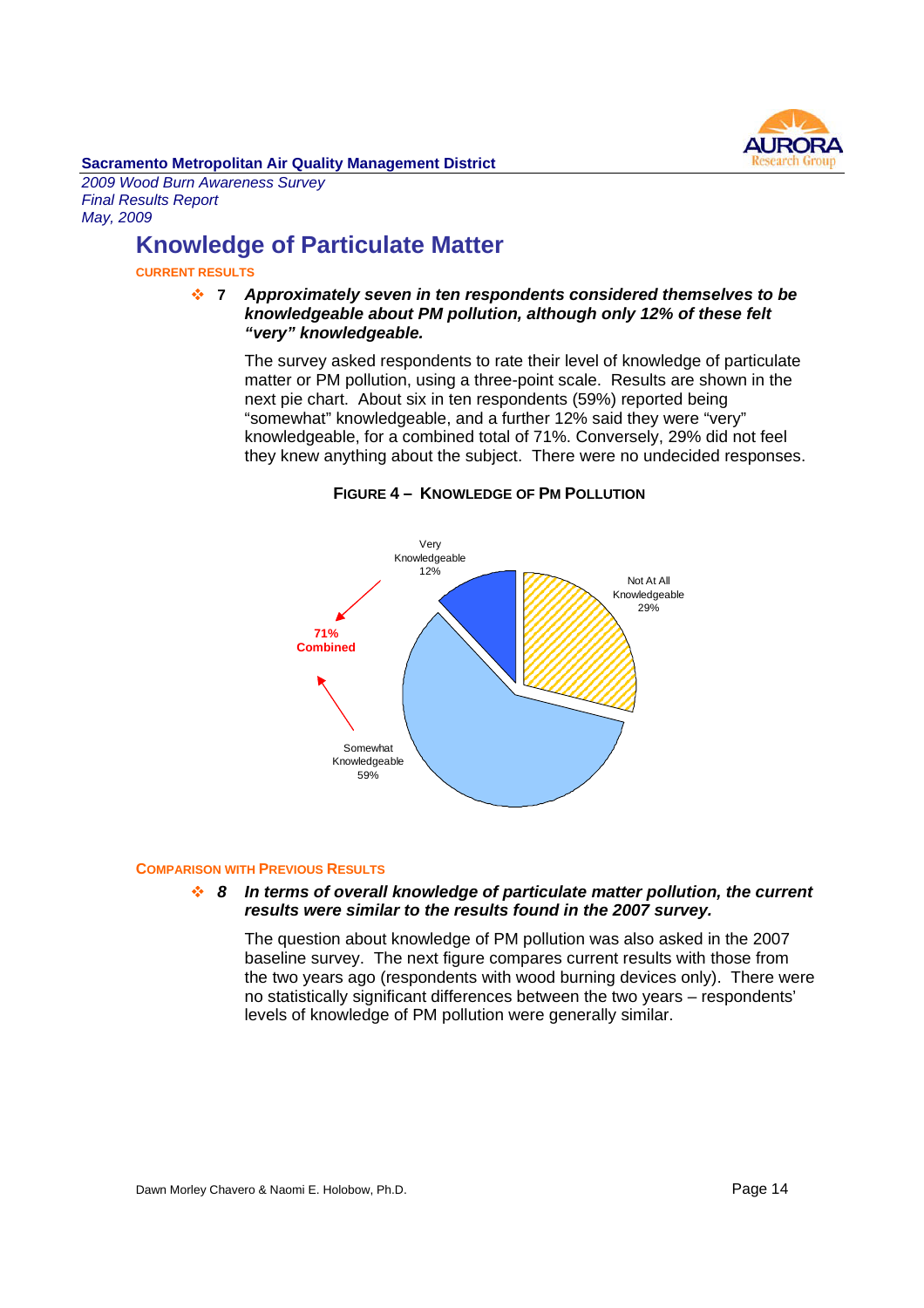

*2009 Wood Burn Awareness Survey Final Results Report May, 2009*



#### **FIGURE 5 – KNOWLEDGE OF PM POLLUTION BY SURVEY YEAR**

#### **GROUP DIFFERENCES**

*9 Knowledge about PM pollution varied by many demographic features – gender, household size, age, education, ethnicity, and income. Older respondents were noticeably more knowledgeable than younger respondents, highlighting a need for better informing younger residents about PM pollution.*

Results were dichotomized (responses of "somewhat" knowledgeable were combined with "very" knowledgeable vs. "not at all" knowledgeable) and chisquare analyses were run to see if there were any demographic features that distinguished those who claimed to be knowledgeable about PM pollution from those who were not. Many differences emerged:

- males were significantly more likely than females to say they were knowledgeable (77% vs. 66%),
- respondents living in households with one or two people were  $\bullet$ more knowledgeable than households with three or more members (79% vs. 63%),
- older respondents were more knowledgeable than younger ones (**85% of those 65 and older**; vs. 75% of those between 45 and 64 years of age; vs. 65% of those aged between 35 to 44; vs. only **34% of those under 35 years)**,
- better educated respondents were more knowledgeable than less educated (80% of those with college degrees vs. 60% with high school or some college),
- Caucasian respondents claimed more knowledge than non-Caucasians (78% vs. 51%), and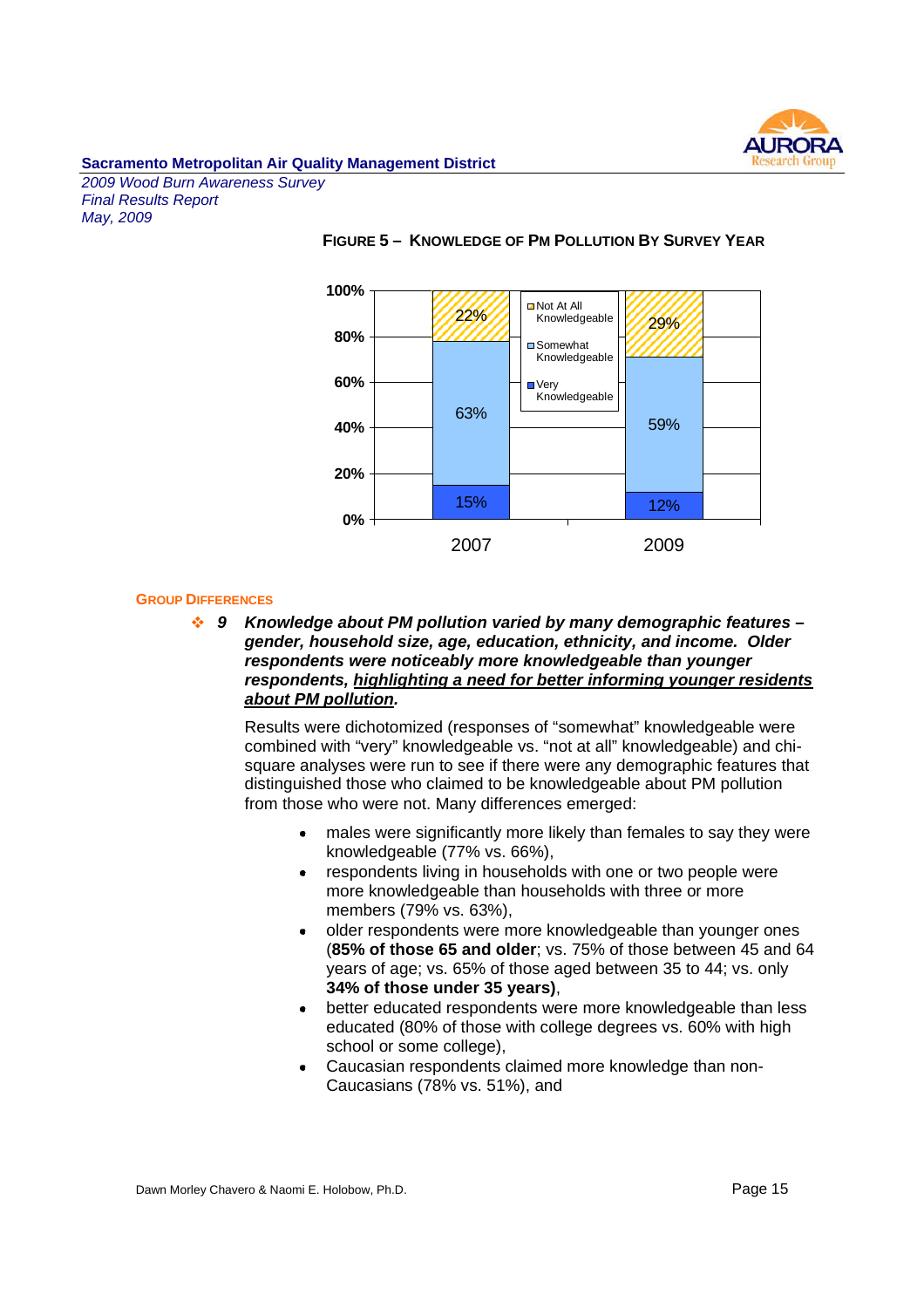

#### **Sacramento Metropolitan Air Quality Management District** *2009 Wood Burn Awareness Survey*

*Final Results Report May, 2009*

> wealthier households were more knowledgeable than less wealthy (79% of those with household incomes of over \$100,000 vs. 67% of those in households earning less than \$100,000 per year).

## **Wood Burning Activity**

#### *Inventory*

#### **CURRENT RESULTS**

*10 By study design, all respondents had at least one wood burning device in or outside their home, the majority (83%) of which included an indoor fireplace. However, only a third of wood or pellet stoves (33%) or fireplace inserts (36%) were reported to be EPA-certified.*

The sampling design included only those Sacramento County residents who owned either an indoor or an outdoor wood burning device. As a follow up to the screening question, a series of questions was asked to determine the types of devices owned. Each respondent was asked about each device and, as a result, the results in the following chart do not sum to 100%. It can be seen that most homes (83%) were equipped with an indoor fireplace. Other less common indoor devices include wood or pellet stoves (7%) and fireplace inserts (6%).

In terms of outdoor devices, 11% said they had an outdoor pit, and a few respondents reported owning a chimenea (4%).



## **FIGURE 6 – TYPE OF WOOD BURNING DEVICE**

All respondents were asked if their wood burning or pellet burning device was certified by the Environmental Protection Agency (EPA) or not. Overall, only 11% of all respondents said their device was EPA-certified. The remaining majority either said it was not (62%) or were unsure (27%).

Then the results were examined by type of device and these results are shown in the next chart. It can be seen that the one third of the wood burning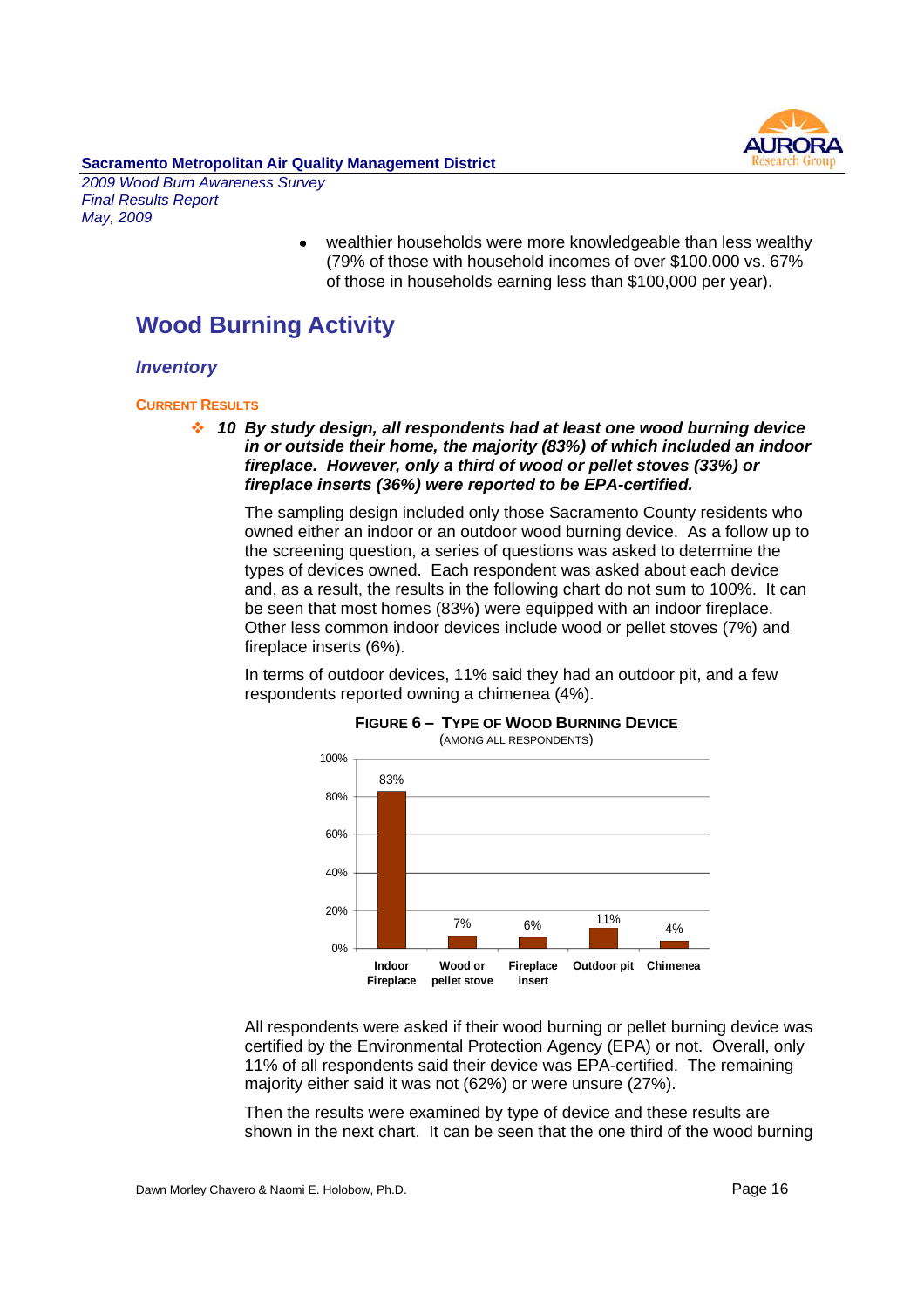

*2009 Wood Burn Awareness Survey Final Results Report May, 2009*

> devices were EPA-certified among fireplace insert owners (36%) and wood or pellet stove owners (33%).

#### **FIGURE 7 – INCIDENCE OF EPA-CERTIFIED WOOD BURNING DEVICES**



Respondents were then asked a series of follow-up questions aimed at identifying how someone would find out whether or not a wood burning device was EPA-certified. In general, the majority of those surveyed said they would search online, either by conducting a Google search (73%) or visiting the District's web site (www.airquality.org) (68%). Almost half said they would visit a retailer in the industry (48%). The results are shown in the next chart.

**FIGURE 8 TO FIND OUT IF WOOD BURNING DEVICE IS EPA-CERTIFIED, WOULD YOU…**



Dawn Morley Chavero & Naomi E. Holobow, Ph.D. example 20 years and the control of Page 17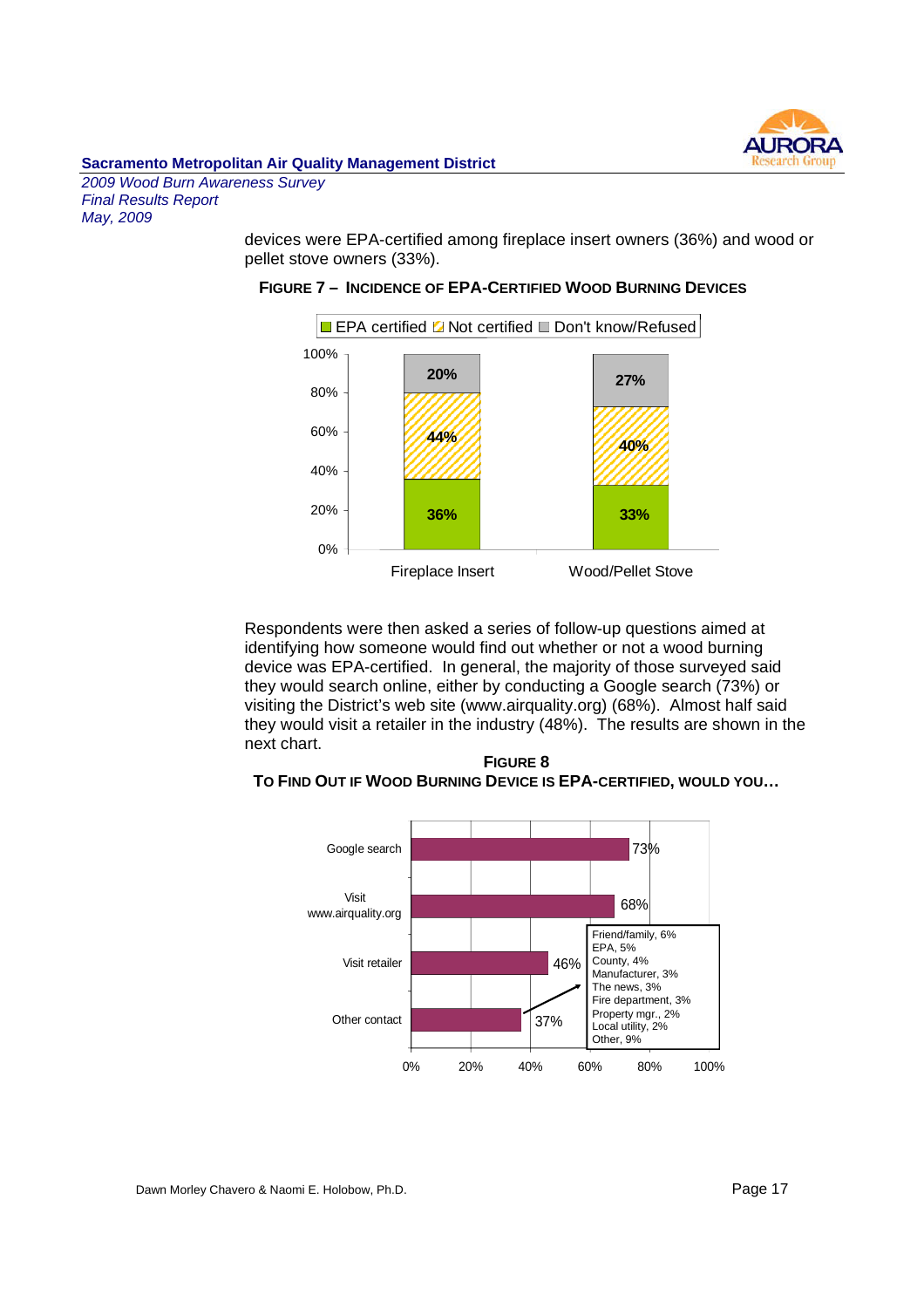

*2009 Wood Burn Awareness Survey Final Results Report May, 2009*

#### *11 Only 18% of all respondents had heard about the Change Out Incentive Program.*

All respondents were asked if they had heard about the Change Out Incentive Program, which provides funding to help Sacramento County residents replace older, more polluting wood stoves and fireplaces with cleaner-burning, EPA-certified or equivalent units. Only 18% said they were familiar with the program, while eight in ten said they had not heard of it.

#### **FIGURE 9 – AWARENESS OF CHANGE OUT INCENTIVE PROGRAM** (EXCLUDING 1% OF UNDECIDEDS)



#### **COMPARISON WITH PREVIOUS RESULTS**

#### *12 The type of wood burning devices found in homes that have wood burning devices remains unchanged since 2007.*

Additional analyses compared the types of wood burning devices found in homes in 2007 and 2009. In 2007, this question was asked of the general population. In order to conduct a year-to-year comparison, the respondents who did not have a wood burning device in the 2007 were excluded and the percentages were recalculated. Results indicated that 80% of those who owned a wood burning device in 2007 had an indoor fireplace, which is very similar to the 83% found in the 2009 survey.

#### *Usage of Device*

#### **CURRENT RESULTS**

*13 Fifty percent (50%) of all respondents did not use their wood burning device last winter. Among those who did, the majority burned wood, pellets or manufactured logs less than once a week, while 19% burned at least once a week.*

Respondents were asked about the frequency of burning wood last winter and the results are shown in the following graph. First of all, it can be seen that half of those surveyed said they did not burn wood, pellets or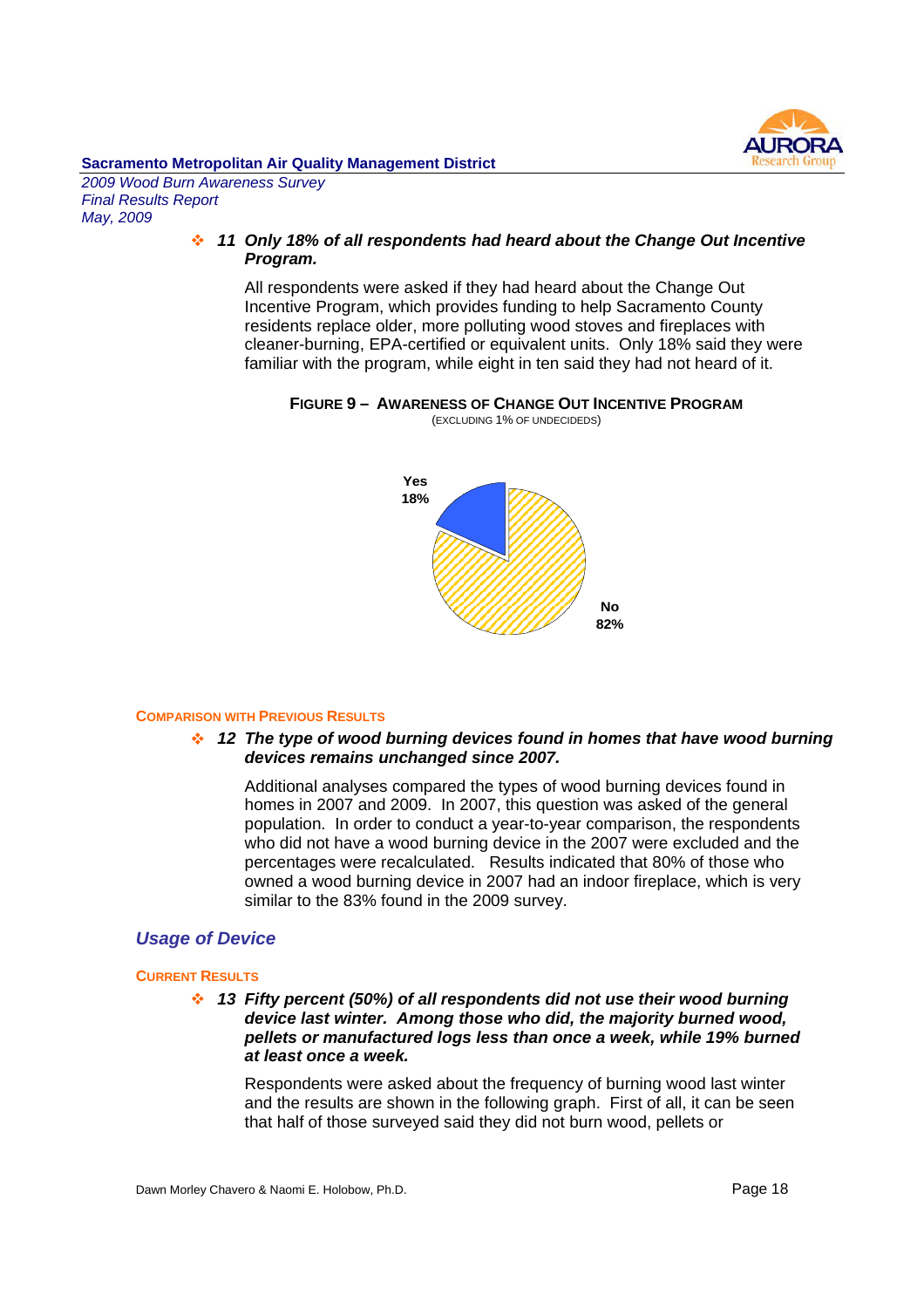

#### **Sacramento Metropolitan Air Quality Management District** *2009 Wood Burn Awareness Survey*

*Final Results Report May, 2009*

> manufactured logs at all between November 2008 and February 2009. Among those who did, the largest group (30%) burned wood less than once a week (the 19% who said less than once a week plus the 7% who burned mainly on the weekends and the 4% who burned less than once a month). A combined total of 19% burned at least once a week, although only 3% of these recalled burning most nights.



#### **FIGURE 10 – FREQUENCY OF USE: HOW OFTEN DID YOU BURN WOOD, PELLETS OR MANUFACTURED LOGS LAST WINTER?**

*14 Forty-five percent (45%) said they burned less last winter compared with a typical winter. The most common reason (21%) given for this change in behavior was the No Burn days. Combined with the 12% who were motivated to reduce their wood burning behavior because of air quality reasons, and the 2% who cited health related reasons, a total of 35% chose to burn less last winter in order to help decrease wintertime air pollution.*

In order to better understand the wood burning frequency results, we asked all respondents to compare this year's level of wood burning activity with that of a typical winter. In other words, did they burn wood, pellets, and manufactured logs less, the same, or more from November 2008 to February 2009 than during a typical winter? As shown in the following chart, 45% of all respondents claimed to have reduced their burning activity last winter compared with a typical year. A similar percentage (41%) said they burned just as much as they have in the past. Only 5% said there had been an increase in amount of their wood burning last winter, and 9% were undecided.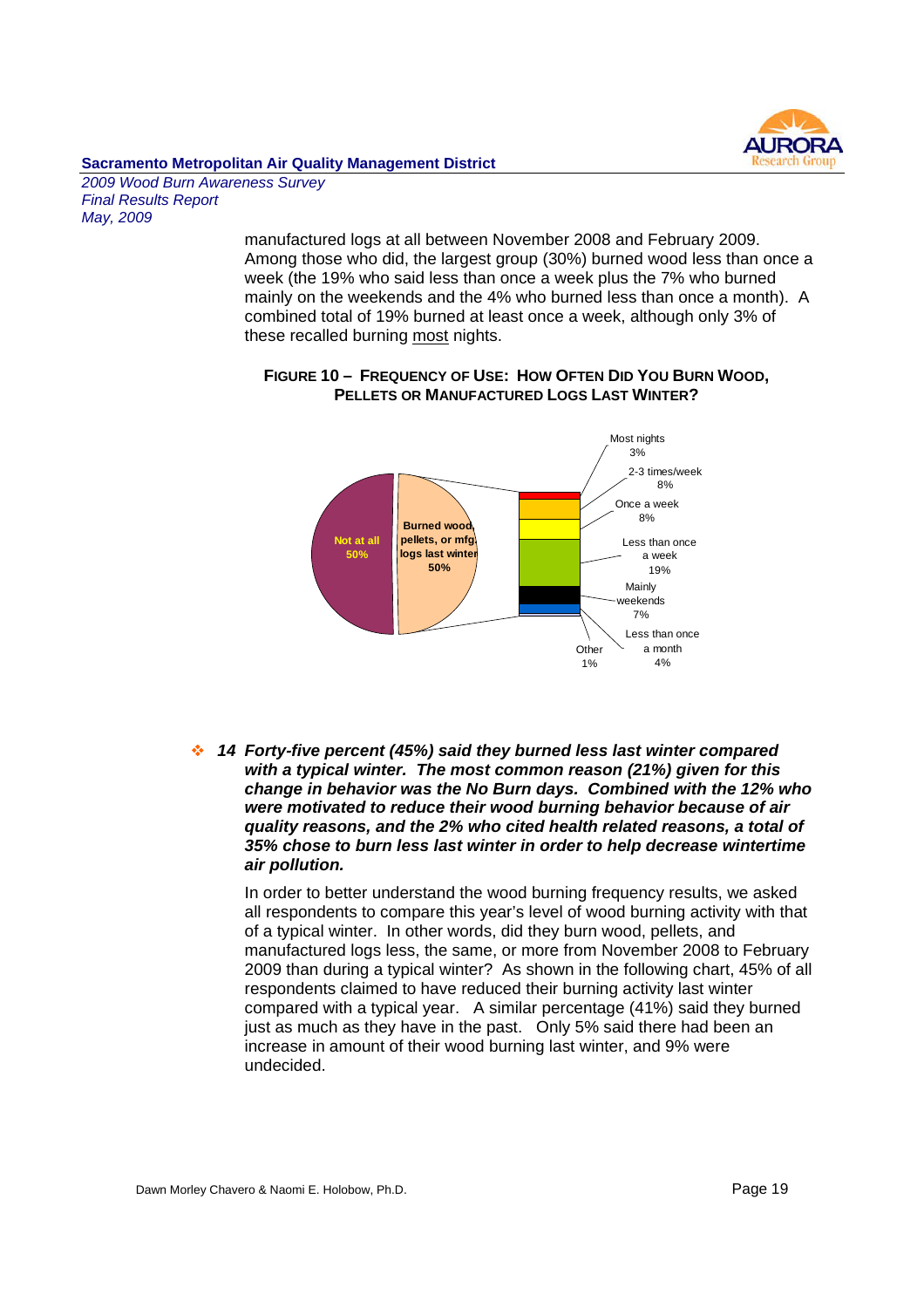

*2009 Wood Burn Awareness Survey Final Results Report May, 2009*

#### **FIGURE 11 – FREQUENCY OF USE COMPARED WITH PREVIOUS WINTERS**

#### **Did You Burn Less, the Same, or More this Past Winter than a Typical Winter?**



Those who burned less were asked to briefly explain why. When the openended responses were categorized, we found that 21% specifically mentioned No Burn days, 12% said they burned less for air quality reasons, and 2% mentioned health concerns. Ten percent said they no longer use their device, while 7% found wood burning to be too expensive now.



**FIGURE 12 – REASONS FOR BURNING LESS THIS WINTER THAN A TYPICAL YEAR**

Dawn Morley Chavero & Naomi E. Holobow, Ph.D. Page 20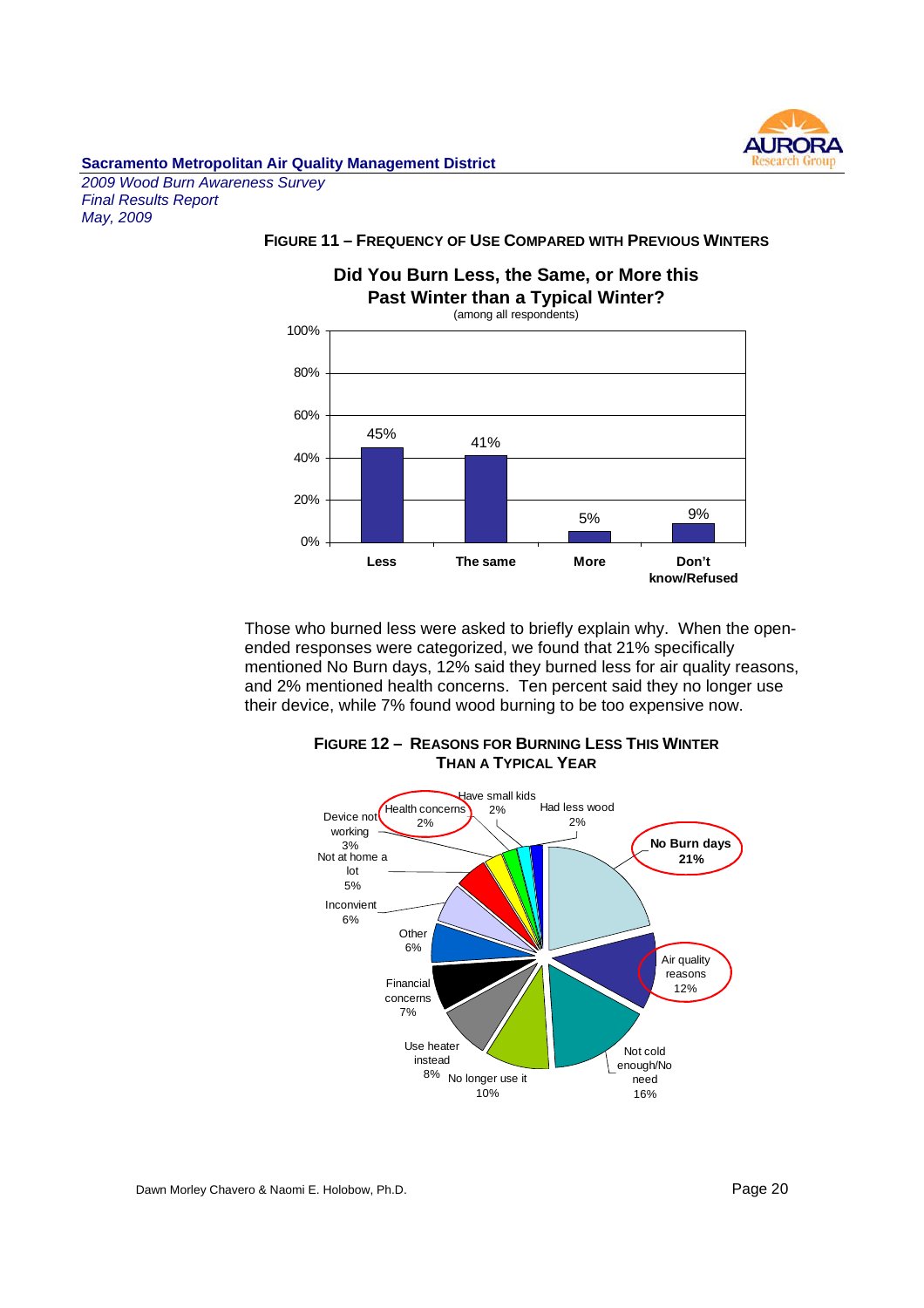

*2009 Wood Burn Awareness Survey Final Results Report May, 2009*

> Some of the categorized verbatim comments for the most common reasons for burning less wood included:

#### **No Burn messages**

- *"Because of the burn regulations.*
- *Because of the air quality control messages of non-burn days and we try to follow that.*
- *Because of the rules we now check before we burn.*
- *For the contamination and also that we have to call before burning.*
- *Stupid laws because we burn wood to heat home.*
- *The Air Alerts and there were a lot of days I couldn't burn.*
- The new laws in effect.
- *They put quite a few restrictions on burning, so we're trying to do something else.*
- We burned less to do to the wood burning laws in effect.
- We were watching for which days were okay to burn.
- *You have to look before you burn. I just don't have the time."*

#### **Poor air quality**

- *"Air pollution.*
- *Because I don't want to put the pollution in the air. I only burn when it rains.*
- *Due to the contamination to the world environment.*
- *I'm aware of the carbon footprints burning wood leaves behind.*
- *I realized it was bad for the environment and haven't burned since.*
- *Just because we were concerned about air quality.*
- *Pollution concerns.*
- The environment. All the other pollution. Fires in your home are nice but the *smoke is going in the air."*

#### **No need/Not as cold this winter**

- *"I don't think the winter was a harsh this year.*
- *Global warming, It wasn't that cold this last winter.*
- *I personally think it was a warmer winter and was gone a lot for work functions.*
- *It seemed like it was less cold.*
- *It started to get warmer earlier here.*
- *It was a warm winter with no rain.*
- *It wasn't as cold.*
- *The mild winter."*

#### **Financial reasons**

- *"Because I couldn't afford it.*
- *Because I have to pay for it. The Dura-Flame logs are a rare treat for me because of the expense.*
- *Can't afford it.*
- *I did not have the money to buy the wood.*
- *The cost of the wood and the fire burning logs, we were cutting back on money, because it doesn't really heat our house.*
- *The cost of wood went up.*
- *The economy, buying the wood."*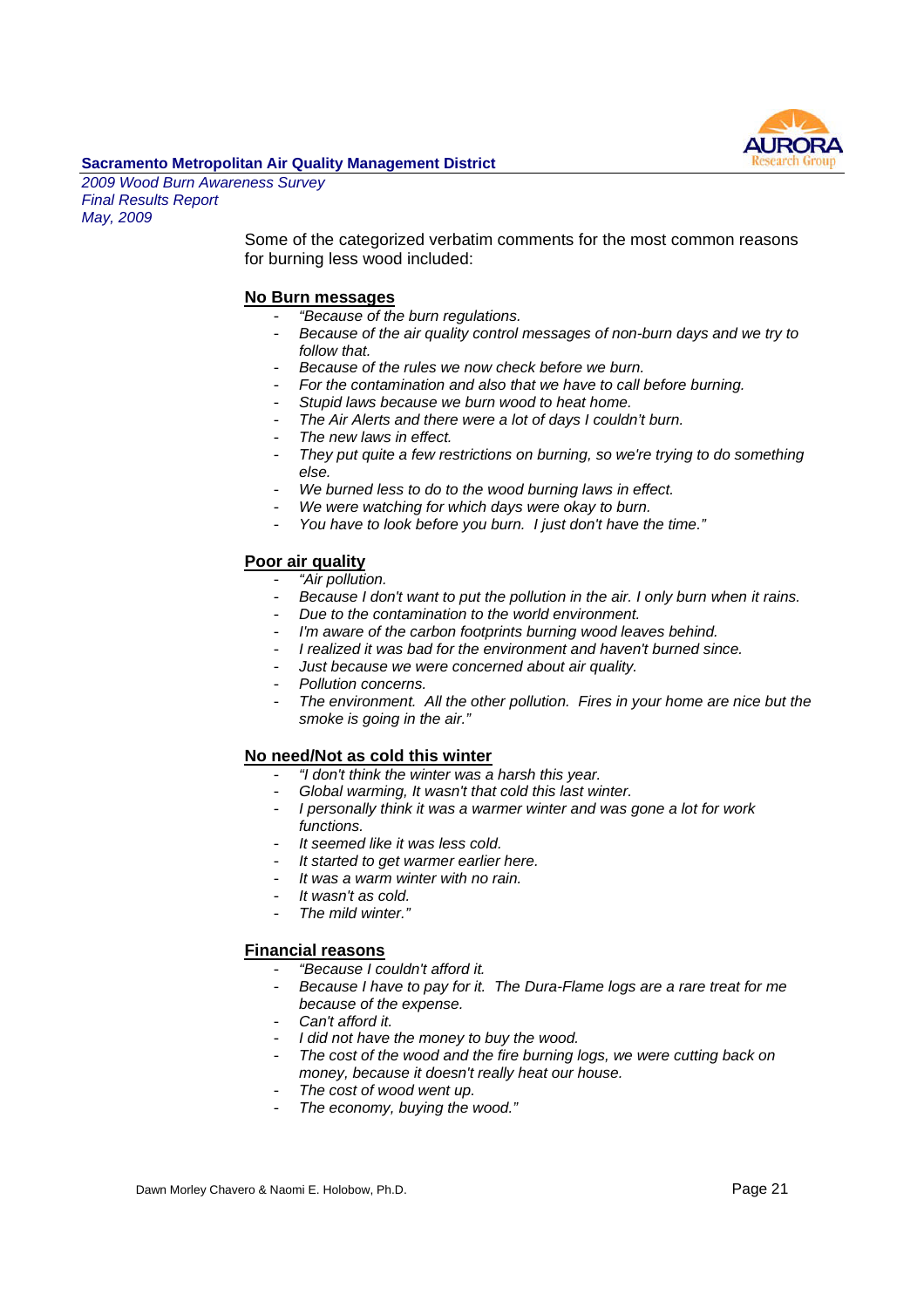

*2009 Wood Burn Awareness Survey Final Results Report May, 2009*

#### **Increased heater use**

- *"Because I use my heater more.*
- *My husband died and I don't have anybody to bring in the wood and set the fire. I don't need the fire going because I have the heating.*
- *I use my heater. Time consuming.*
- *I use the heater much more than the fireplace because you have to gather the wood. I don't have time even it's cheaper.*
- *We were using central air."*

#### **Health-related reasons**

- *"Because my wife is allergic to the smell and to the smoke.*
- *Sometimes the smell causes headaches.*
- *I have a lung problem."*
- *15 The 5% who burned more wood, pellets and manufactured logs this*  $\mathcal{L}_{\mathcal{F}}$ *winter than in the past did so because they felt it was cheaper than using the heater, they had wood, and they felt that this winter was colder than normal.*

Twenty respondents (or 5% of all respondents surveyed) said they burned more wood this winter than a typical winter. Two respondents were undecided as to why. Reasons given for increasing wood burning activity included:<sup>7</sup>

- the lower cost than the heater (5 respondents);
- the availability of wood this year (4);
- the lower temperature (3); and
- other reasons (6).

#### **COMPARISON WITH PREVIOUS RESULTS**

#### *16 Overall wood burning activity has dropped since 2007, with significantly fewer wood burning device owners lighting up at least once during the wintertime (50%) than in the previous survey (64%).*

The 2007 results indicated that the majority (64%) of wood-burning device owners burned wood last winter at least once during the winter months, which is significantly higher than the 50% found in the 2009 survey.

<sup>7</sup> These results should be treated with caution as there are so few respondents, which is why the results are not presented in percentages but actual number of respondents.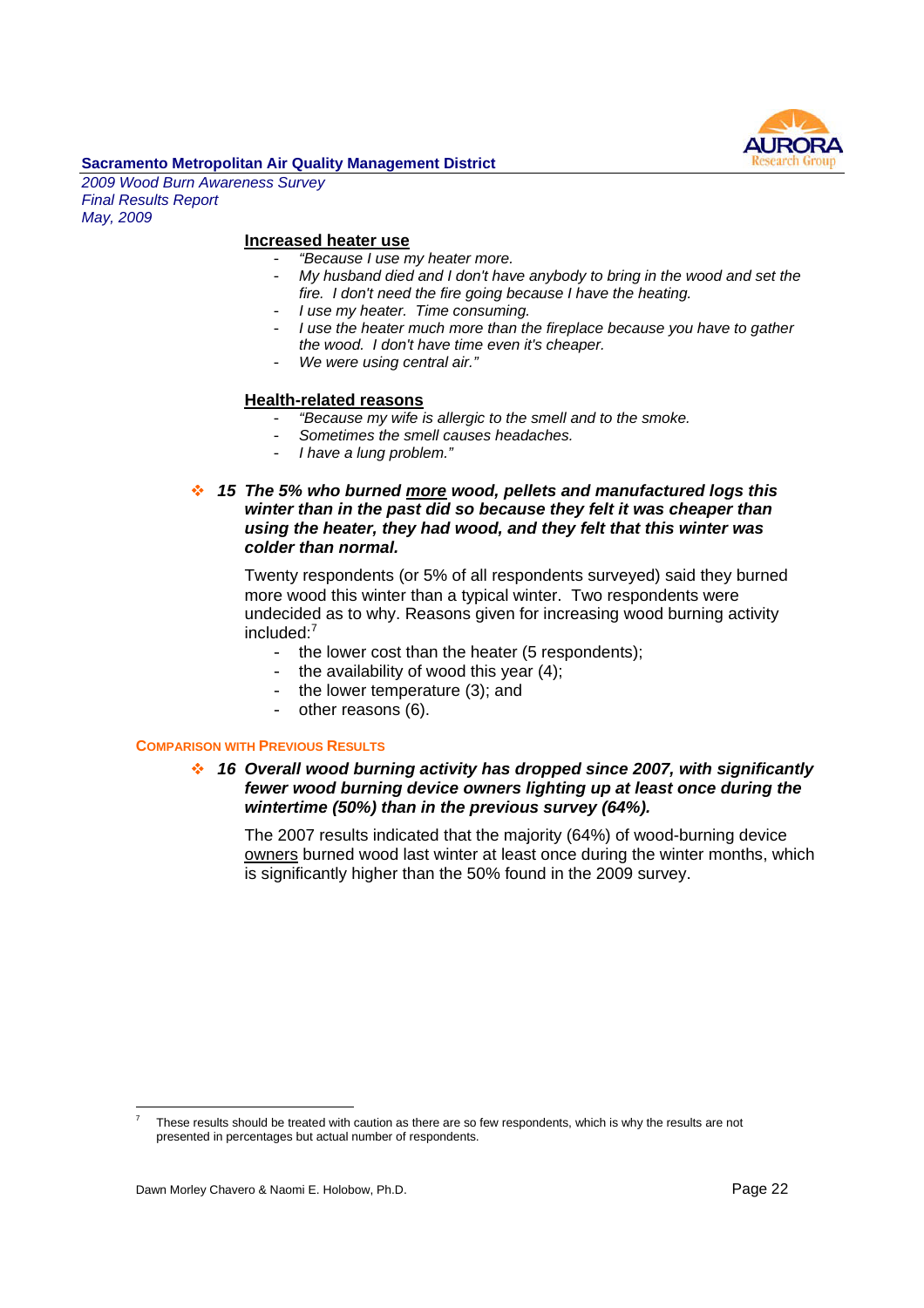

*2009 Wood Burn Awareness Survey Final Results Report May, 2009*



(\* indicates a statistically significant difference)

*17 Further analyses indicated that fewer burners in 2009 than in 2007 were*  $\mathcal{L}_{\mathcal{S}}$ *lighting a fire on "most nights" and more are burning wood "mainly on weekends." The total proportion of users who burned at least once a week dropped slightly from 58% in 2007 to 54%, although the difference was not found to be statistically significant.*

In terms of wood burning frequency, the results of year-to-year comparison analyses indicated that significantly fewer respondents who used their wood burning devices were lighting a fire "most nights" (6%) in 2009 than in 2007 (16%) and significantly more were burning "mainly on the weekends" (from 5% in 2007 to 15% in 2009). However, in terms of weekly behavior, there was no significant difference found between the total percent of device-owning respondents who said they burned at least once a week this winter (54%) and those who gave a similar response in the 2007 survey (58%).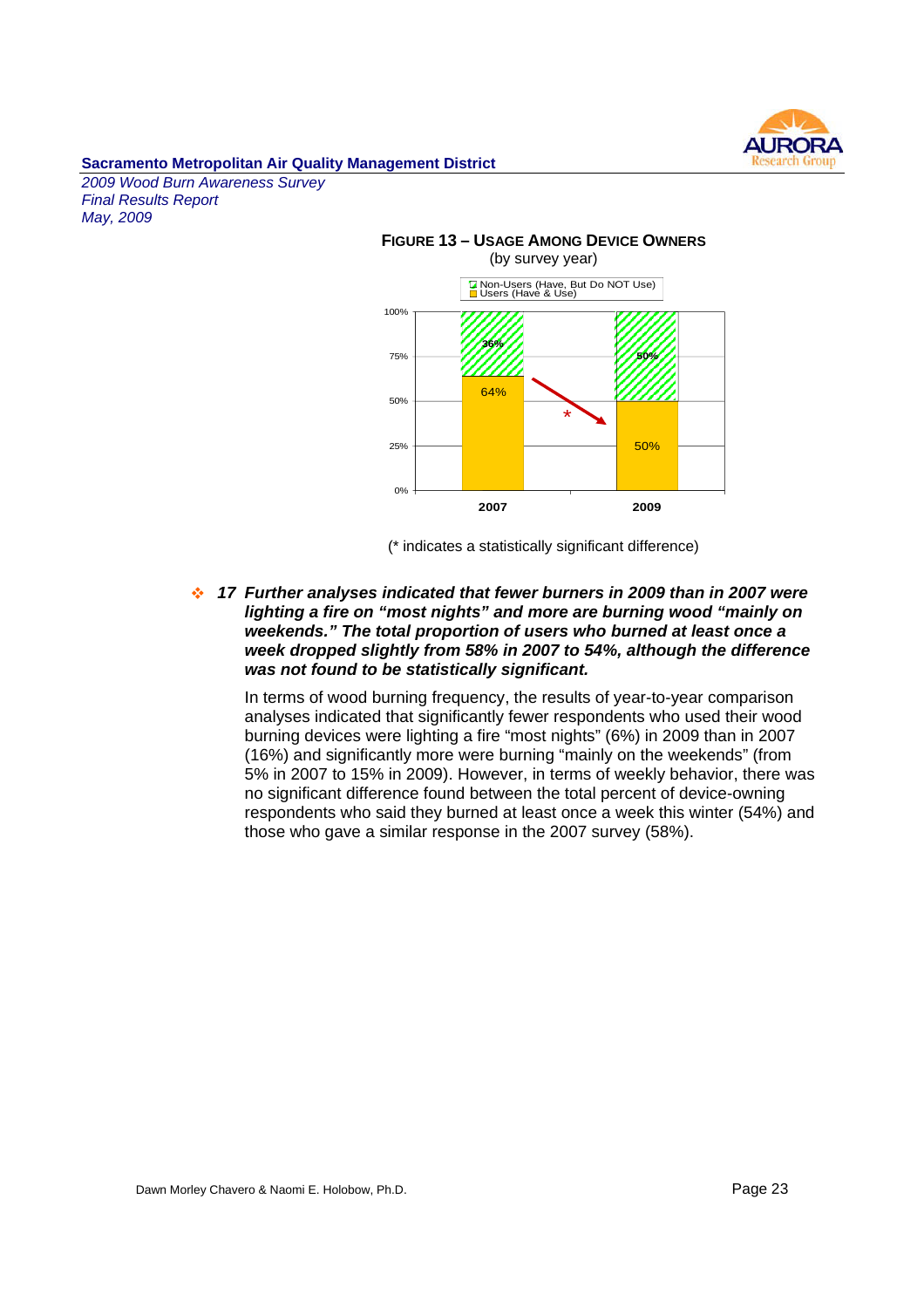

*2009 Wood Burn Awareness Survey Final Results Report May, 2009*

#### **FIGURE 14 – FREQUENCY OF WOOD BURNING ACTIVITY** (AMONG WOOD BURNING USERS EXCLUDING UNDECIDED RESPONSES) (BY SURVEY YEAR)



(\* indicates a statistically significant difference)

#### **GROUP DIFFERENCES**

*18 There were only three demographic characteristics that distinguished burners from non-burners: more burners than non burners had access to the Internet, some post secondary education, and lived in wealthier households.*

In order to try and characterize "burner" households in Sacramento County from those that did not burn any wood, pellets or manufactured logs last winter, a series of chi-square analyses were conducted, including all demographic features. Results indicated that those who were categorized as "burners" were significantly more likely to have:

- Access to the Internet (52% vs. no access, 24%),
- Had some post-secondary education (50% vs. not, 38%), and
- Household earnings of at least \$50,000 (54% vs. lower, 34%).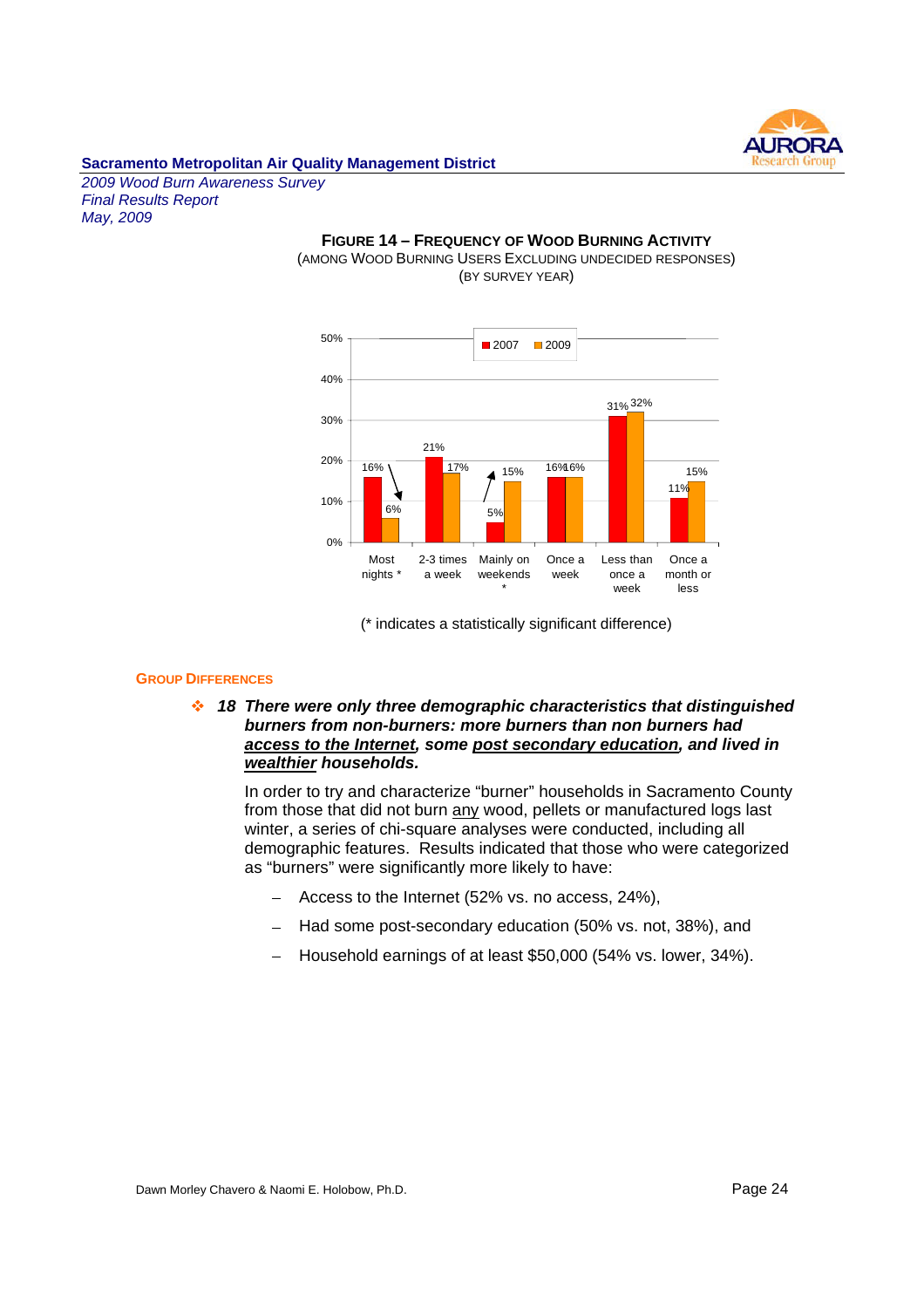

*2009 Wood Burn Awareness Survey Final Results Report May, 2009*

#### **FIGURE 15 – DISTINCTIVE DEMOGRAPHIC CHARACTERISTICS OF "BURNERS" VS. NON-BURNERS** (2009 SURVEY RESULTS)



Additional analyses compared the responses of "burners" and "non-burners" in terms of why they burned less this winter compared with a typical year. Results indicated that "burners" were significantly more likely than nonburners to say that it wasn't cold enough (17% vs. 3%).

## **Awareness of the Check Before You Burn Program**

#### *Unaided Awareness: Aware of No Burn Notices*

#### **CURRENT RESULTS**

#### *19 The outreach messages have been successful in reaching the population: three in four (76%) respondents recalled the No Burn day messages that notified them not to burn wood.*

When respondents were asked if they had heard, read, or seen any news stories, radio commercials, or e-mails informing them not to use their wood burning fireplaces or outdoor fire pits because of poor air quality last winter, the majority recalled some form of exposure (76%). One in five respondents (21%) said they did not recall hearing or seeing a No Burn message and 3% were undecided for a total of 24% who were unaware.

Those who were aware of the No Burn messages were asked if they decided not to burn wood because of them. About half said they had not reduced their burning (48%) or were undecided (3%). The other half (49%) reduced the number of fires they burned last winter because of the notices they heard or saw. This translates into **37% of all respondents that reduced wood burning because of the publicity**, as shown in the next graph.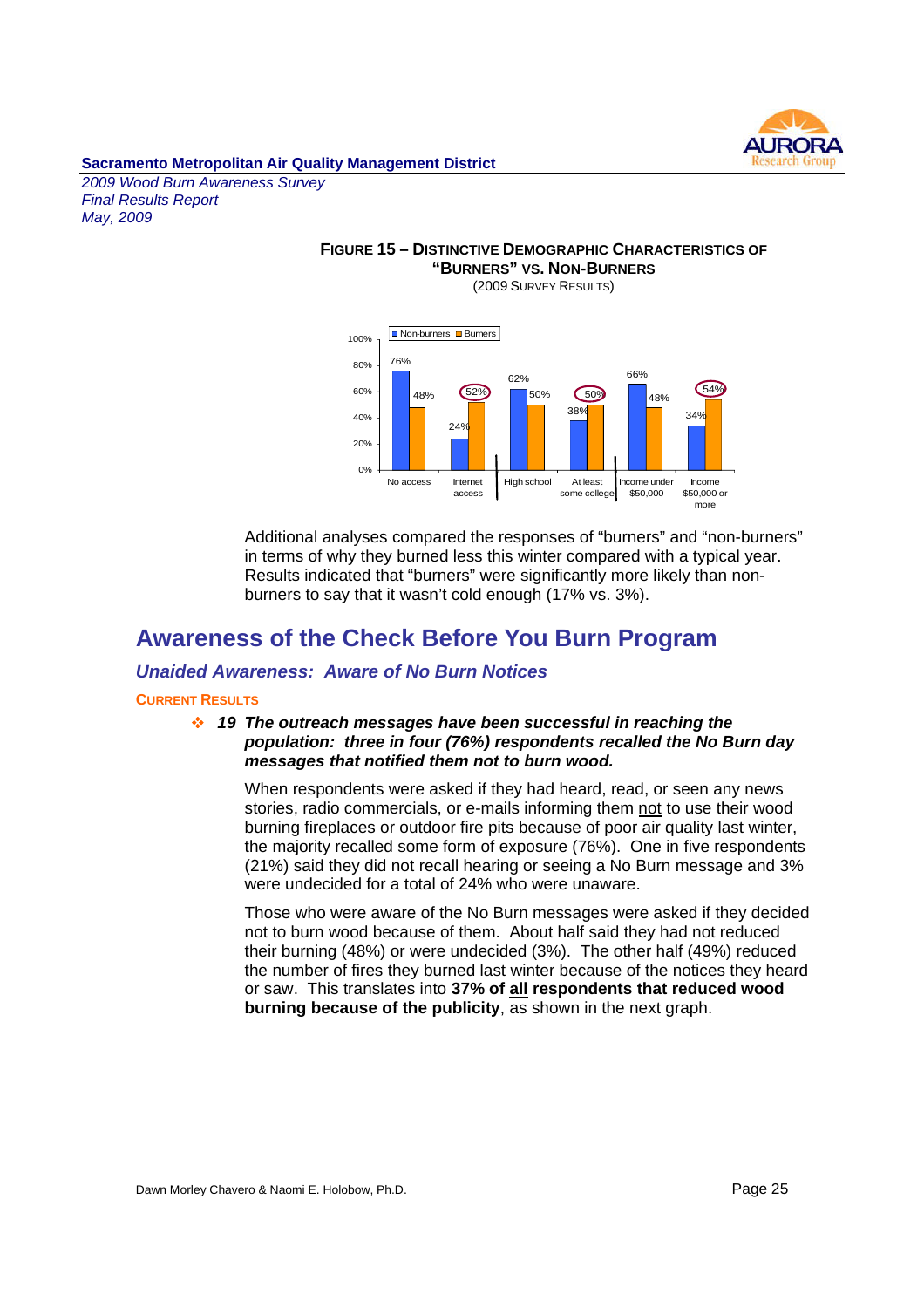

*2009 Wood Burn Awareness Survey Final Results Report May, 2009*



## *Unaided Awareness: Familiarity with the Check Before You Burn Program*

#### **CURRENT RESULTS**

#### *20 Name recognition of Check Before You Burn is also high, with 72% claiming to be familiar with the Check Before You Burn program. However, not everyone was able to accurately describe it.*

All respondents were asked about their familiarity with the Check Before You Burn program, using a three-point scale. This question was designed to evaluate respondents' unaided awareness of the program name. Results, as shown in Figure 16, are fairly evenly split among the three responses: 38% said they were very familiar with the program and 34% said they were "somewhat" familiar with it for a total of 72% who claimed to be familiar. The remaining 28% admitted to being not at all familiar with the Check Before You Burn program.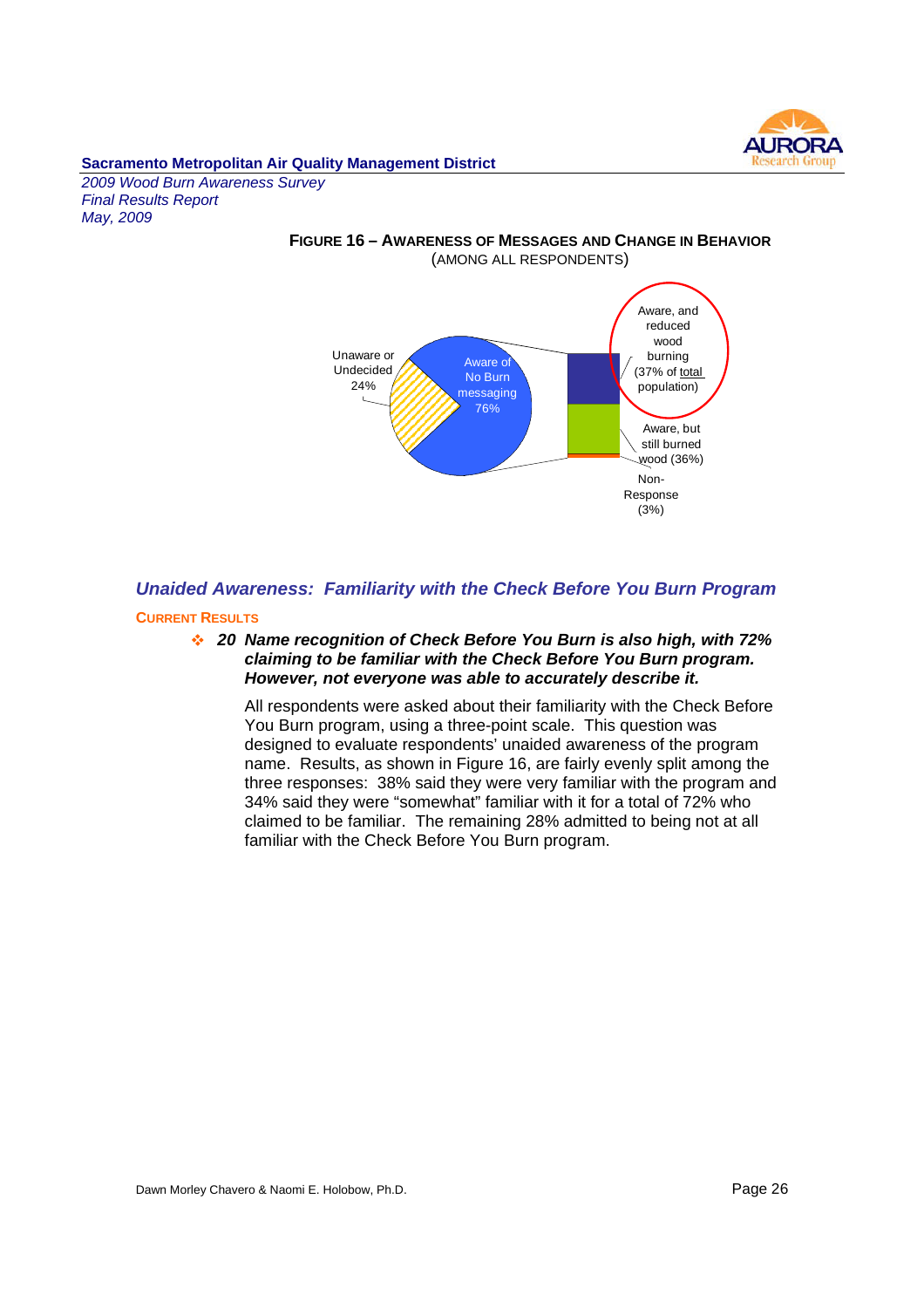

*2009 Wood Burn Awareness Survey Final Results Report May, 2009*

#### **FIGURE 17 – UNAIDED AWARENESS: FAMILIARITY WITH THE CHECK BEFORE YOU BURN PROGRAM**

(EXCLUDING UNDECIDED RESPONSES)



Verification of what was actually known about the program was determined by asking those who said they were "somewhat" or "very" familiar with the Check Before You Burn program to briefly describe it. Responses were recorded and then categorized and coded. Overall the vast majority accurately described aspects of the program, but a few responses indicated some misperceptions. Complete transcripts of all descriptions will be available in the statistical report.

#### **41% mentioned the need to check to see if wood burning is permitted on a particular day**. A sample of some of the verbatim responses includes:

- *"Basically, you check in the newspaper to see if you can burn or not. There are two conditions to check. There are voluntary restrictions and then there are days you can not burn at all unless it is your only heat source.*
- *Check the paper or web site if it's a burn day or not.*
- *Everyday we check the paper to see if it is burn or no burn day.*
- *I call before I burn.*
- *I know that you can look in the paper or online to see if burning is allowed those days.*
- *I know there is an alert system on the news that tells you when not to burn.*
- *I have the number in my cell phone and I would call before I burn.*
- *On a particular day somebody decides whether or not we can have a fire due to the quality of air and we have to call a number to find out if we can have a fire that night, or we can check online too.*
- *That we have to call to see if we can use our chimenea.*
- *We are supposed to check everyday before we do any burning that's allowed by the county to help the air quality.*
- *We usually check online and I think there is also a number you can call and they tell you if it is a non-burn day. We watch a morning news show and it mentions it too. Our neighbors often talk about it.*
- *You can be fined if you're burning on a day you're not supposed to burn, and you can check online to find out.*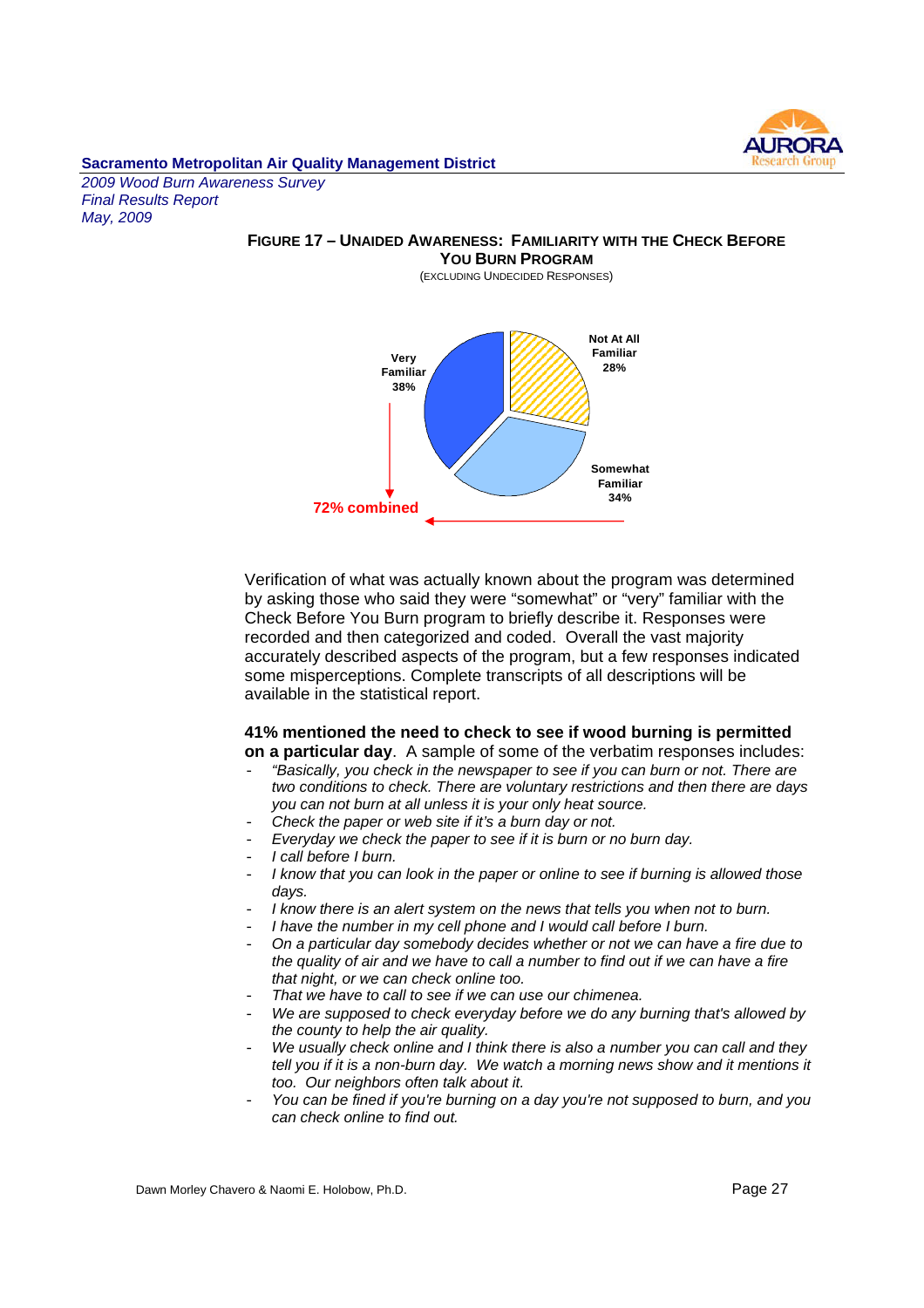# AL **IRO**

#### **Sacramento Metropolitan Air Quality Management District**

*2009 Wood Burn Awareness Survey Final Results Report May, 2009*

> **23% mentioned the no burn days in general.** A sample of these verbatim responses includes:

- *"Days that recommended not to burn.*
- *Depending upon the air quality that day is the condition whether we can burn wood on that day or not. I would assume somebody makes that decision whether we can burn a fire or not. I get that information in the paper daily.*
- *If it is limited or restricted to burn. Or no burning what so ever.*
- *On certain burn you can burn and some days you can't.*
- ш. *Some days you can burn and some you can't. And some days it is just discouraged.*
- *That there were days that we should not burn and days that we are allowed to burn. I tried to abide by them but there were days when it was very cold and it was more economical to burn than to use other heating sources.*
- *There's a day that you can burn and if air quality is bad you can't burn. There's an index or something.*
- *There are no burn days."*

#### **17% indicated that the program told them when to burn and not to burn. They mentioned the messages they see on the news or read in the newspaper, although didn't specifically say they had to check before they burned wood.**

- *"We were notified that there are certain days that we can burn, and they notify us if air quality is poor.*
- *Control the smog in the area. On the news it tells you if you can burn on that day.*
- *I know that the news on certain channels they will give you an update on the status.*
- *On the news, they tell when to burn and not to burn.*
- *That they notify when you're supposed to burn and not to burn.*
- *That there is a warning that's issued in newspapers, TV, and radio.*
- *They announce on the TV what days to burn or not to burn wood.*
- *They check the day before to put up a sign or notice for the next day to let people know about when it's okay to burn.*
- $\sim$ *They forecast what they think the air quality is going to be for that day and then tell us whether we can burn or not. They give us a scale. I don't feel they are honest about it.*
- *They have notices on the nightly news on TV telling you whether or not it's okay to burn.*
- *They just tell us day to day whether we can burn or not.*
- *They just tell you what certain days are high danger for that day, so they tell you not to burn.*
- *They put it in the Bee that you shouldn't burn on a particular day because of the air quality.*
- *They put it in the paper everyday with the weather forecast, if you can burn or not.*
- *They tell you on T.V. not to burn.*
- *Well I just know that they advertise it on the news and when they do, I don't burn fires. I don't check online or anything."*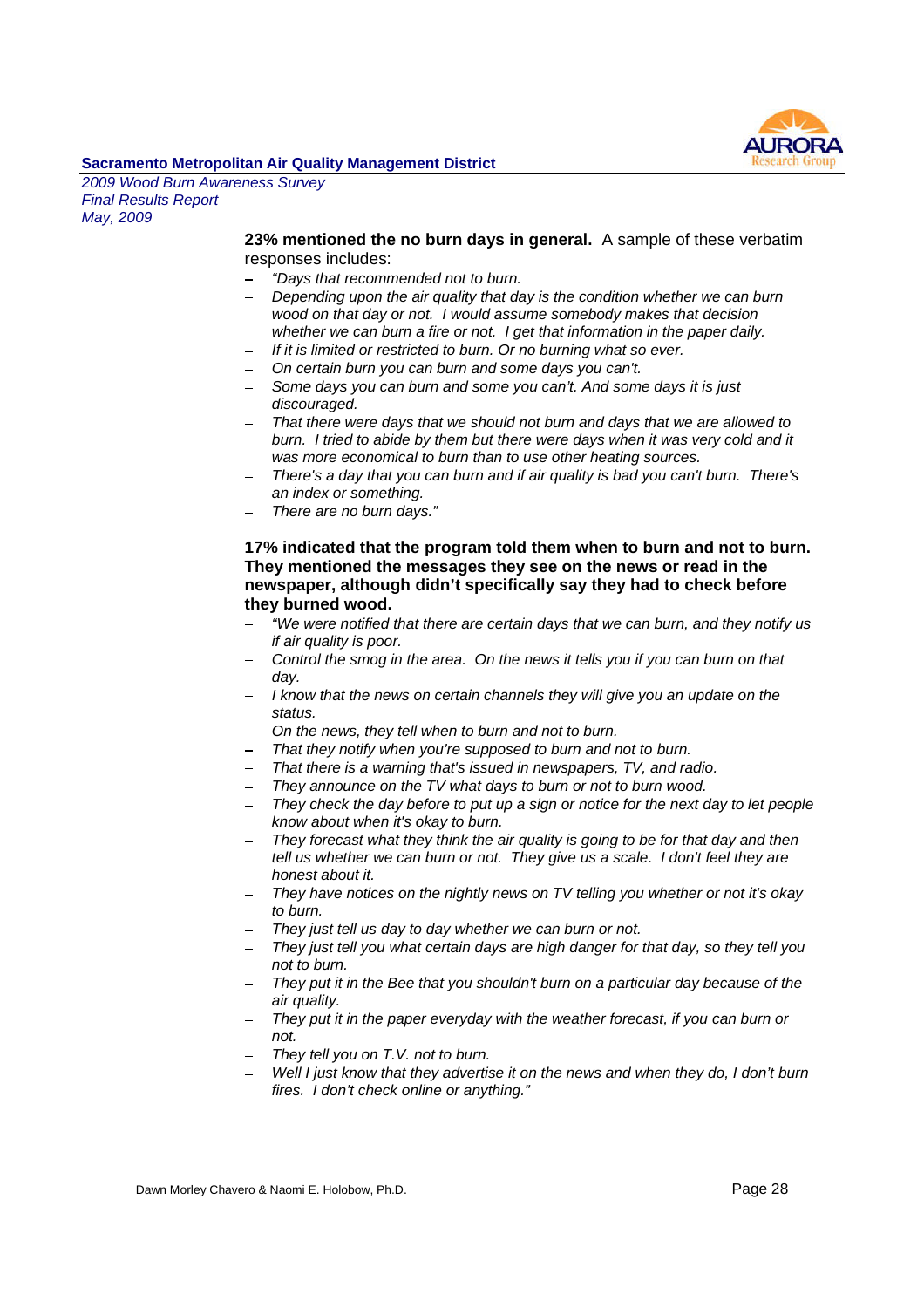

*2009 Wood Burn Awareness Survey Final Results Report May, 2009*

#### **However, 3% may feel that the program is optional and voluntary. A sample of these comments includes:**

- *"Days that recommended not to burn.*
- *I heard that there are some burn days that they suggest you don't burn because of air quality. I believe it showed in the paper those days.*
- *It is an optional program with notices in the local newspapers regarding whether or not fire burning is recommended on a particular day. It would be helpful if they put the info about it in the same place in the newspaper (The Sacramento Bee).*
- *The Sacramento Bee and the TV Stations & NPR mention when there is a no burn day. Right now the program is voluntary and they are probably not going to be able to enforce it and there is a waiver if you are poor.*
- *I know the program is out there, and they are trying to restrict burning because it causes particulates in the air.*
- *The city encourages non-burning and certain days of the week and an incentive for converting to a better solution to eliminate the harmful stuff.*
- *It provides educational information about knowing the air quality before you burn."*

#### **A few (2%) had misconceptions about the focus of the No Burn program. A sample of those comments includes:**

- *"It is about burning of substances and what it produces.*
- *Make sure to keep the chimney clean and check the shaft and make sure it is* a. *open.*
- *You are supposed to have your flue checked, not sure of the frequency. Make sure the flue is open.*
- *You can burn leaves and garden waste and you are supposed to check to see if it is okay to burn.*
- *You have to get a permit for outside fires for burning leaves, trash. Anything you burn has to be in a container."*

#### **6% said they were familiar with the program, but when asked to describe it, they simply gave (mostly negative) commentary. A sample of these comments includes:**

- *"That they are nosy and it is none of their damn business.*
- $\mathbf{r}$ *I just know that there are times when the air pollution is really bad.*
- *I don't believe it means anything. I think it is a bunch of boohoo. There are not that people that burn uncontrollably, to a point that would matter to the air quality control.*
- *I just don't burn anymore, air quality doesn't allow us. It's just not fair.*
- *It is a pain in the rear end.*
- *It sucks. We have more cars blowing out more smoke than fireplaces burning for a couple of hours.*
- *The conditions that need to prevail in order to be looked at to see what is going to build up in the air so as long as we have a breeze i don't worry about it.*
- *The risk of burning and not burning."*

#### *Aided Awareness: Familiarity with the Check Before You Burn Program*

#### **CURRENT RESULTS**

All respondents, regardless of their familiarity with the program were then read the following description: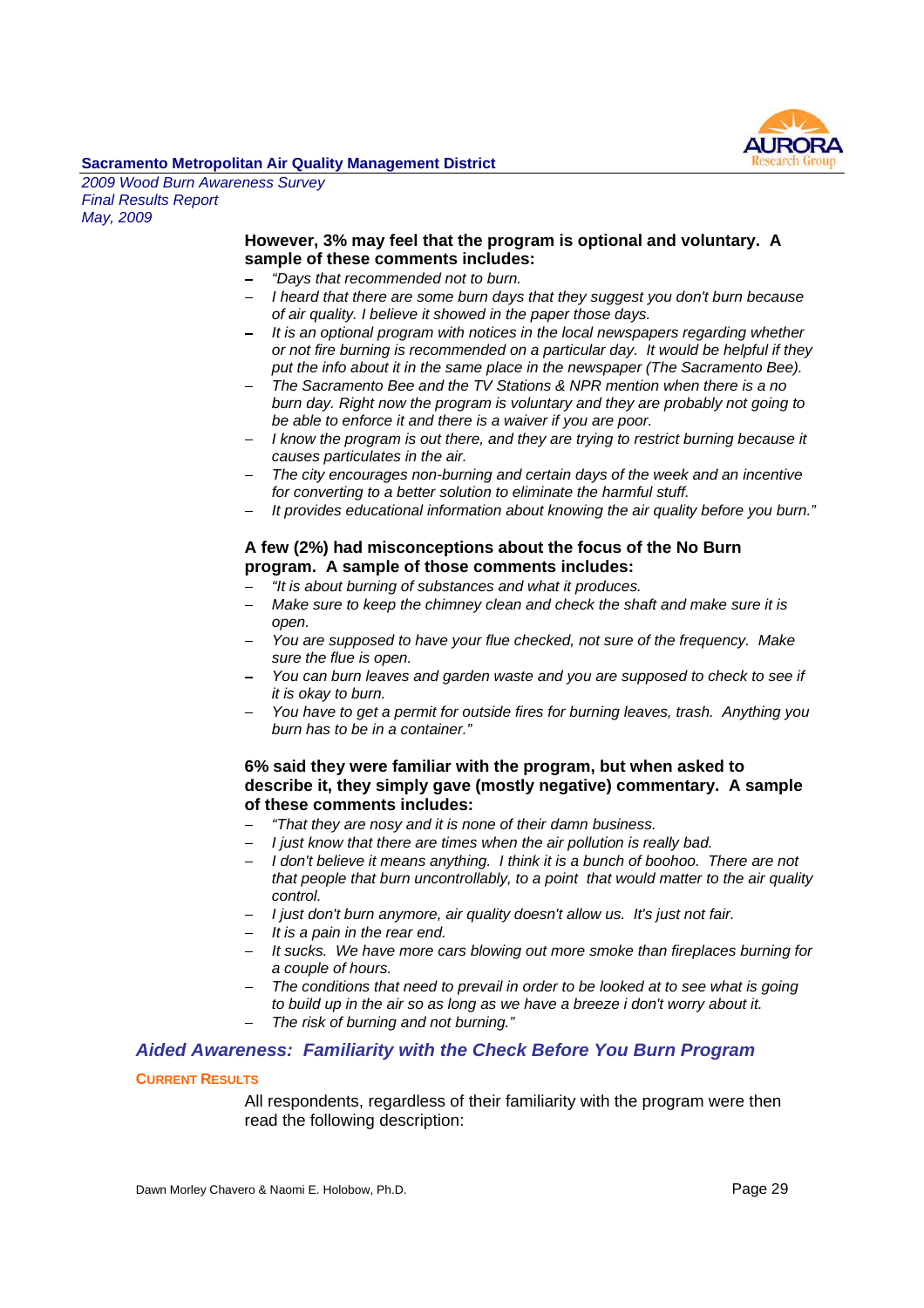# AI IROI

#### **Sacramento Metropolitan Air Quality Management District**

*2009 Wood Burn Awareness Survey Final Results Report May, 2009*

> *You may or may not have heard that in Sacramento County, it is now law that from November to February residents and businesses are prohibited from using indoor or outdoor fireplaces, wood stoves, fire pits and chimeneas that burn wood, pellets, manufactured logs or any other solid fuel on days when air quality is forecast to be unhealthy to breathe. It is your responsibility to Check Before You Burn, to see if it is permissible to light a fire.*

#### *21 Among respondents who previously were not at all familiar with Check Before You Burn, the majority said it sounded familiar to them after being read a description.*

The 28% of respondents who were previously unfamiliar with the program were asked if it sounded it familiar after hearing the brief description. Six in ten (60%) said it did.

#### **FIGURE 18 – AIDED AWARENESS: FAMILIARITY WITH PROGRAM AFTER HEARING A DESCRIPTION**

(AMONG THOSE NOT FAMILIAR IN THE UNAIDED QUESTION)



#### *22 The program has already achieved successful visibility: when results of the unaided and aided awareness questions were combined, overall, 92% of all respondents were aware of the Check Before You Burn program.*

Overall awareness of the program was measured through a combination of responses. To be considered "aware", a respondent: remembered seeing or hearing notices not to burn; or said they were somewhat or very familiar with the Check Before You Burn program (unaided awareness); or said that the program sounded familiar to them after hearing a description of it (aided awareness). Combining the results of these unaided and aided awareness questions indicated that the vast majority of all 400 respondents (370 respondents, or 92%) were aware of the program. Only 8% were still unfamiliar (or undecided or refused to answer) with the Check Before You Burn program, as shown in the next chart.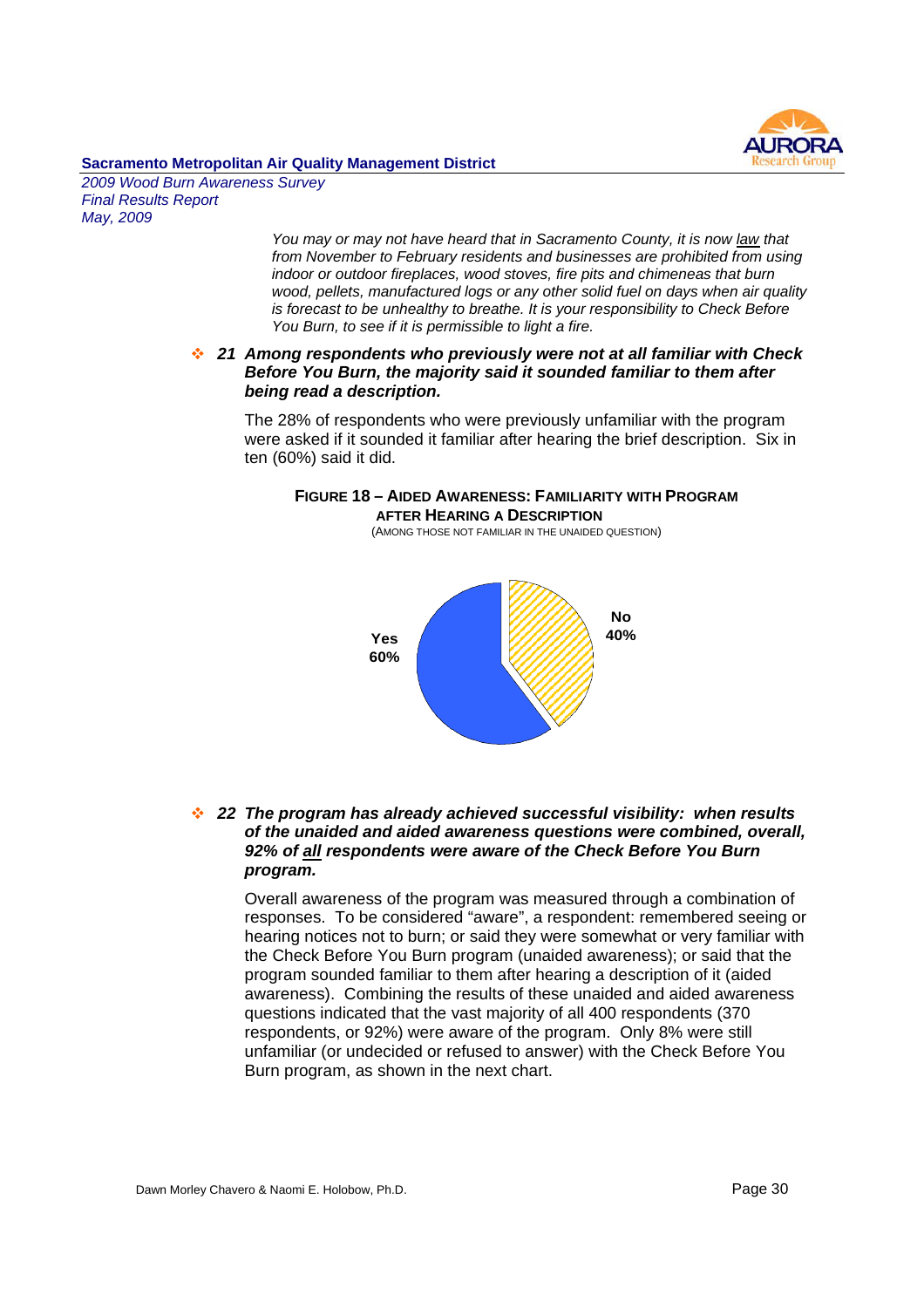

*2009 Wood Burn Awareness Survey Final Results Report May, 2009*

> **FIGURE 19 – OVERALL AWARENESS: UNAIDED + AIDED AWARENESS** (AMONG ALL 400 SURVEY RESPONDENTS)



#### *Awareness of Different Levels of the Program*

#### **CURRENT RESULTS**

*23 Approximately seven in ten respondents (74%) who were aware of Check Before You Burn were also aware of the Burn Cleanly, Burning Discouraged and Stage 2- All Burning Prohibited levels. However, recognition of the Stage 1- No Burn Unless Exempt level was much lower, at just over half (54%) of these respondents. Although it could be attributed to less exposure to that level (there were fewer actual Stage 1 days), program organizers might want to consider increasing efforts aimed at educating the public specifically about Stage 1 requirements. Alternatively, they might also consider eliminating the Stage 1 category altogether in order to reduce confusion.*

The 370 respondents who were aware of the Check Before You Burn program (either in the aided or unaided questions) were asked more specifically about their awareness of each of the four levels in the program, using the scale: not at all, somewhat, or very aware. The four levels of the Check Before You Burn program include:

- **Burn Cleanly**. The public is allowed to burn and the burning of manufactured fire logs is acceptable at this level.
- **Burning Discouraged.** This is when residents are requested to  $\blacksquare$ voluntarily not burn.
- **Stage 1 No Burn Unless Exempt**. At this level, burning is prohibited unless EPA-certified wood burning or pellet devices are used. First time violations will result in a \$50 fine or a requirement to take a compliance course. Fines for subsequent violations will be higher.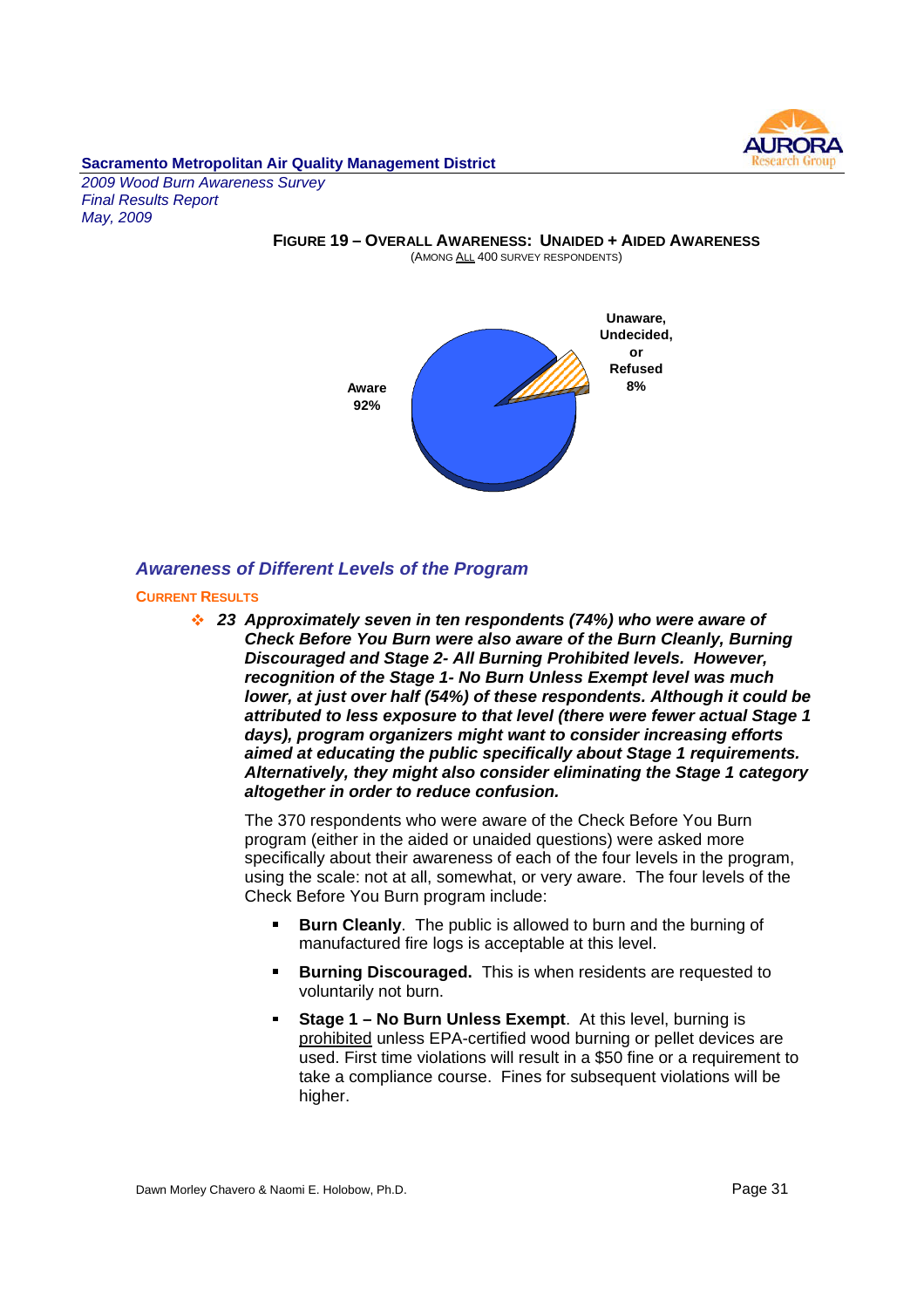

*2009 Wood Burn Awareness Survey Final Results Report May, 2009*

> **Stage 2 – All Burning Prohibited.** At this level the burning of any  $\blacksquare$ solid fuel, including wood, manufactured logs and pellets, is prohibited with the same penalties as in Stage 1.

Results of respondents' awareness of each of the four levels are shown in the next chart. It can be seen, first of all, that the voluntary restriction (Burning Discouraged) is the most widely recognized level – 74% of the respondents who were aware of Check Before You Burn were also aware of the Burning Discouraged level (combined responses of "somewhat" and "very" aware). This was followed closely by awareness of the Burn Cleanly level (71%), and Stage 2 – All Burning Prohibited level (67%). However, it can also be seen that **awareness of Stage 1 – No Burn Unless Exempt is significantly lower than the other three levels** – only 54% of these respondents were aware of this level. It is recommended that further efforts be made to educate the population about this particular level. **Alternatively, they might also consider eliminating the Stage 1 category altogether in order to reduce confusion.**

It should be noted that this lower level of awareness of Stage 1 No Burn days may be due to the decreased exposure to this particular level. There were fewer Stage 1 No Burn days in the 2008-09 season than Stage 2 and Burning Discouraged: only 10 days compared with 28 Stage 2 No Burn days and 28 Burning Discouraged days.



**FIGURE 20 – AWARENESS OF SPECIFIC PROGRAM LEVELS** (AMONG THOSE AWARE OF CHECK BEFORE YOU BURN; EXCLUDING UNDECIDED RESPONSES)

\* indicates a statistically significant difference from the other three levels

#### **GROUP DIFFERENCES**

*24 There were very few demographic features that distinguished those aware of each of the levels from those not aware, indicating that the program can continue to be aimed at the general population rather than targeting specific groups of individuals.*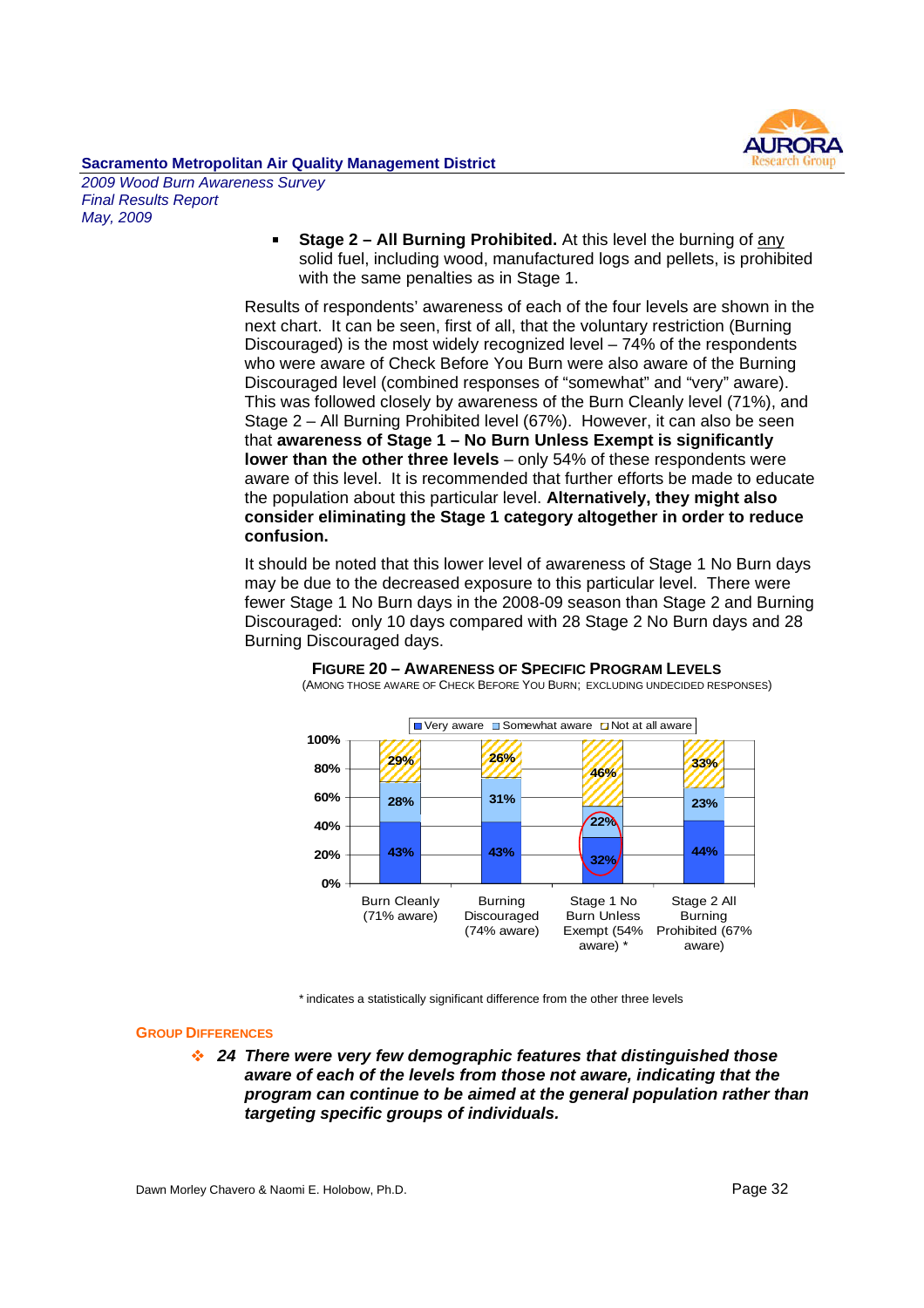

*2009 Wood Burn Awareness Survey Final Results Report May, 2009*

> Results were dichotomized (responses of "somewhat" aware were combined with "very" aware vs. "not at all" aware) and 36 chi-square analyses (4 levels x 9 demographic variables) were run to see if there were any demographic features that distinguished those who were aware of each level from those who were not. Results indicated that in general, awareness of the four levels of the program did not vary by demographics – males were just as aware (and unaware) as females, better educated respondents were just as aware as less educated, households with high incomes were just as aware as those with lower incomes, those living with alone were just as aware as those living with other people, etc. The few differences that did emerge indicated that:

- owners were significantly more aware of all four levels than were those who rented,
- those older than 35 years were significantly more aware of the Burn Cleanly and Burning Discouraged levels than were those younger than 35 (73% vs. 50%; and 77% vs. 47% respectively),
- those who had Internet access were significantly more aware of the Stage 2 – All Burning Prohibited level than those who did not have access (70% vs. 46%), and
- Caucasians were significantly more aware of the Burn Cleanly level than non-Caucasians (75% vs. 59%).

Additional analyses were conducted among the small group of respondents who reported having an EPA-certified wood burning device to see if awareness of each program level varied. In general, awareness among those with EPA-certified devices was similar across the four program levels. Any differences shown in the chart below were not found to be statistically significant, which may be attributed to the small size of this subgroup: only 45 respondents.



**FIGURE 21 – AWARENESS OF SPECIFIC PROGRAM LEVELS**

(AMONG THOSE WITH AN EPA-CERTIFIED DEVICE; EXCLUDING UNDECIDED RESPONSES)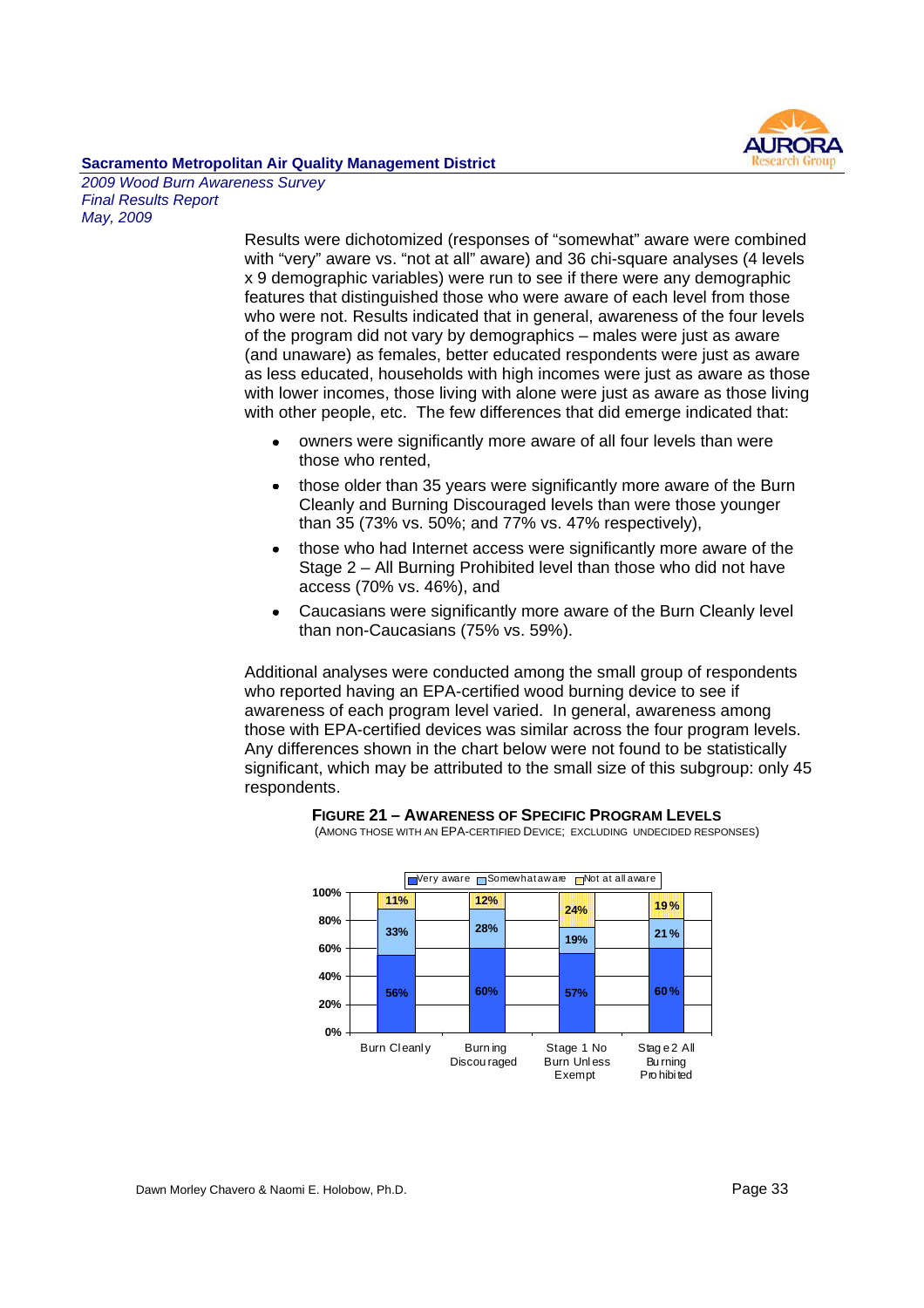

*2009 Wood Burn Awareness Survey Final Results Report May, 2009*

#### *Knowledge about Different Aspects of the Program*

#### **CURRENT RESULTS**

#### *25 The majority of respondents (71%) recognize that it is their responsibility to see if it is permissible to burn wood.*

All 400 respondents were asked: "Before today, did you know that it was your obligation to check to see if you were permitted to burn wood on any given day or night during the winter?" Seventy-one percent said they did, while the remaining 29% were unaware of this fact.



#### *26 Nearly half (47%) of the respondents who were aware of the Stage 1 and Stage 2 levels knew that it was illegal to burn manufactured logs on Stage 1 and Stage 2 No Burn days.*

Respondents who were aware of the Stage 1 and Stage 2 levels were asked if they knew that it was illegal to burn manufactured logs on Stage 1 and Stage 2 No Burn days. More than half (53%) were unaware of this fact, while the remaining 47% said they knew this information.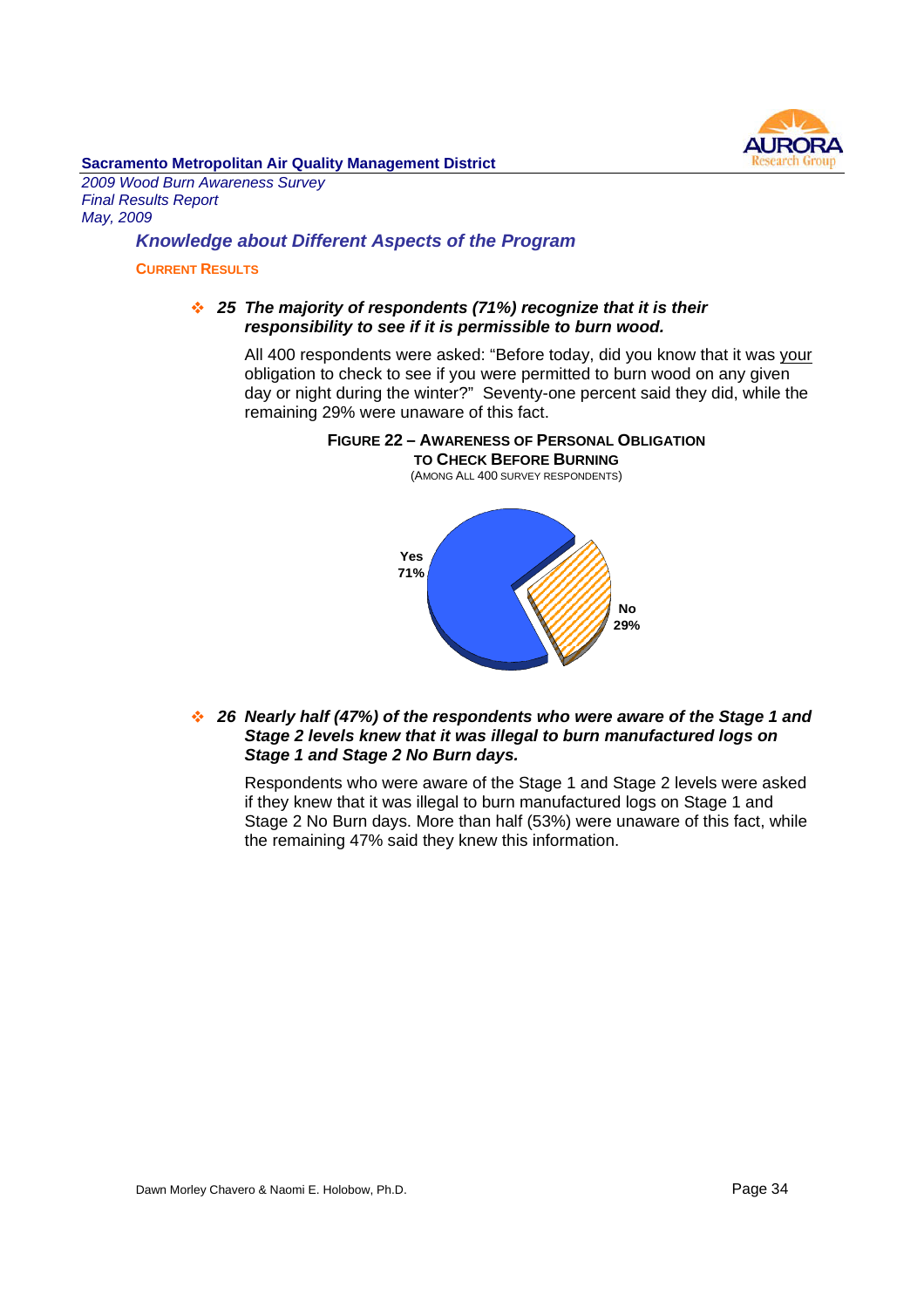

*2009 Wood Burn Awareness Survey Final Results Report May, 2009*

> **FIGURE 23 – AWARENESS OF RULE AGAINST BURNING MANUFACTURED LOGS ON STAGE 1 AND STAGE 2 NO BURN DAYS** (AMONG THOSE WHO WERE AWARE OF THE STAGE 1 AND STAGE 2 LEVELS)



#### **GROUP DIFFERENCES**

*27 Demographically speaking, there was really no difference between those who were aware of the program details from those who were not.*

There were no demographic characteristics that distinguished those who knew it was their responsibility to check before they burned from those who did not. Similarly, no statistically significant differences were found in the demographic responses between those who knew it was illegal to burn manufactured logs on Stage 1 and Stage 2 No Burn days and those who did not.

## **Compliance with the Check Before You Burn Program**

#### *Among Those Aware at Each Level*

#### **CURRENT RESULTS**

*28 Compulsory measures appear to be more effective than voluntary requests: among those who were aware of each level, compliance with all Stage 1 and Stage 2 No Burn days was significantly higher (at nearly 90%) than voluntary compliance when burning was simply discouraged (only 26%).*

Those who were aware of each of the levels higher than the Burn Cleanly level were asked how frequently they complied with the notices during the past winter. It can be seen in the following chart that respondents were more willing to comply with the law (illegal to burn) than with a request (burning discouraged), with 87% saying they complied with all Stage 1 No Burn days and a similar (89%) percent indicating compliance with Stage 2 No Burn days, compared with only 26% who said they chose not to burn each time burning was discouraged. Conversely, the percentage of respondents who said they did not comply with any burn days was highest when burning was discouraged (55% of respondents) than when it was compulsory – only 7% defied the Stage 1 No Burn days and 6% defied the Stage 2 No Burn days.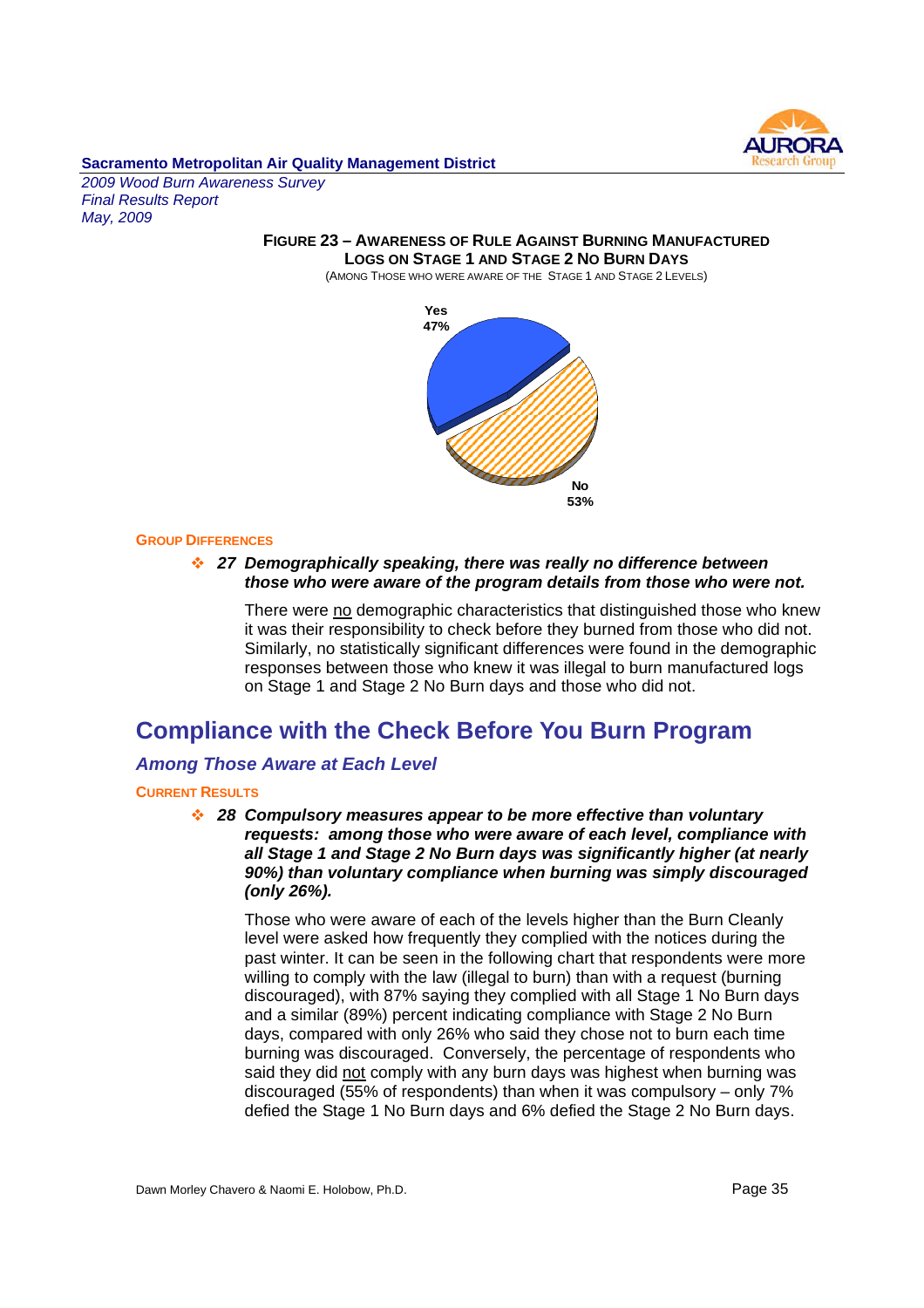

*2009 Wood Burn Awareness Survey Final Results Report May, 2009*

#### **FIGURE 24 – COMPLIANCE WITH THE CHECK BEFORE YOU BURN PROGRAM BY SPECIFIC LEVEL**



(AMONG THOSE AWARE OF EACH LEVEL; EXCLUDING UNDECIDED RESPONSES)

#### *Among the Total Respondent Base*

#### **CURRENT RESULTS**

*29 In terms of the total base of respondents (all of whom owned wood burning devices), 32% complied with every voluntary Burning Discouraged request, 42% complied with every Stage 1-No Burn Unless Exempt directive; and 52% complied with all Stage 2-All Burning Prohibited days. In other words, compliance increased as the level of restrictions increased.*

In order to generalize to the entire base of respondents, compliance within each level was re-calculated: those who said they either complied with all burn days or at least one of them were coded as "compliers"; all other respondents (those who did not comply, those who were undecided, those who were unaware of each level and those who refused to answer) were combined and coded as "non compliers." When based on the total population of respondents, it can be seen in the next chart that of the total base of respondents, all of whom owned wood-burning devices, 52% complied with all Stage 2 No Burn days this past winter and a further 3% complied with at least one of them, indicating that over half of the population complied with the mandatory Burning Prohibited level of the Check Before You Burn program. It can also be seen that compliance with all notices increased as the restrictions increased. In other words, significantly fewer respondents refrained from burning on all voluntary Burning Discouraged days (32%) than with all Stage 1 No Burn days (42%); and in turn, significantly more respondents complied with all Stage 2 No Burn days (52%).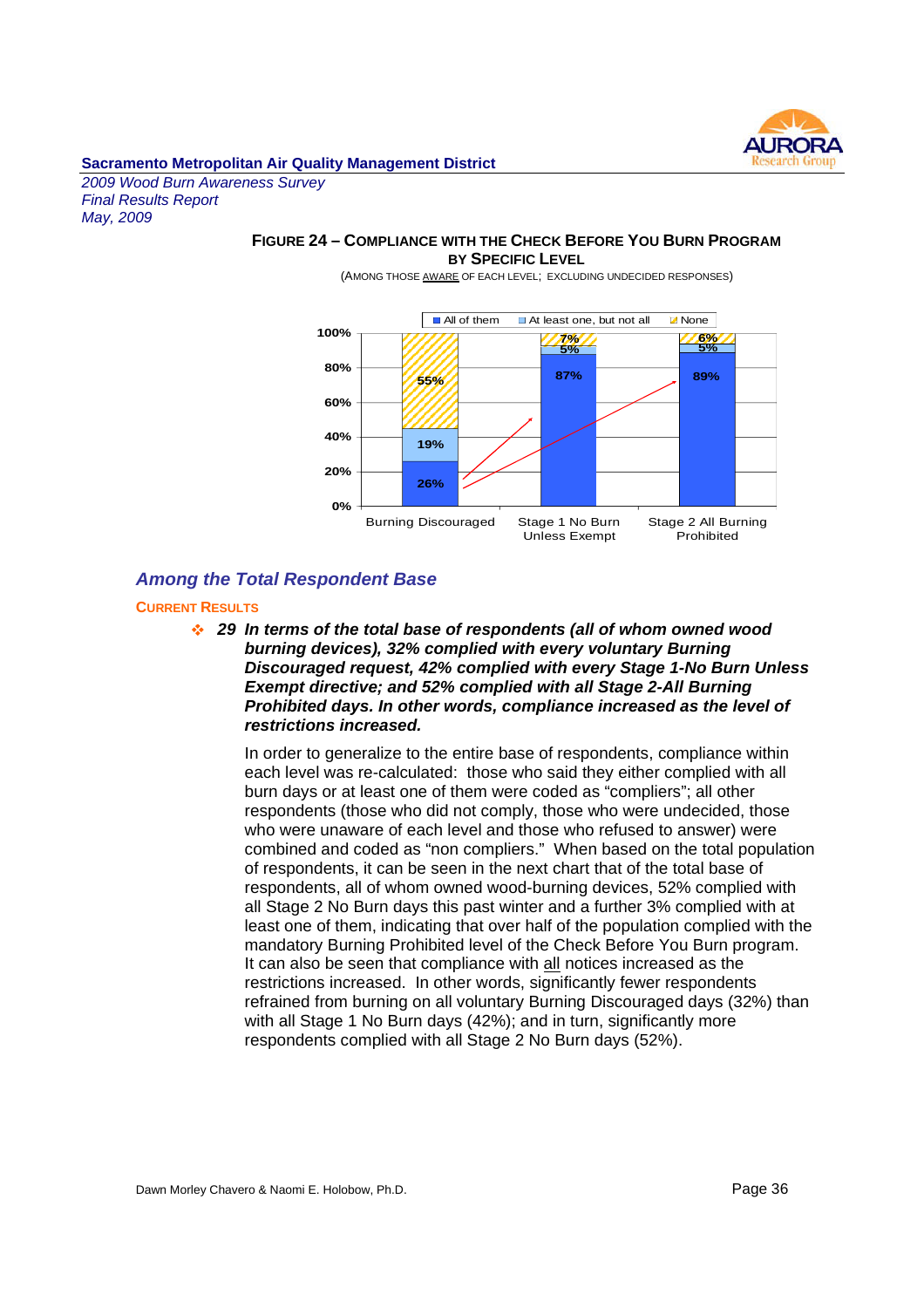

*2009 Wood Burn Awareness Survey Final Results Report May, 2009*



#### **FIGURE 25– COMPLIANCE WITHIN THE TOTAL GROUP OF RESPONDENTS** (INCLUDES ALL 400 RESPONDENTS)

#### **GROUP DIFFERENCES**

*30 Compliance was relatively independent of demographics -- there were only three features that distinguished compliers from others within each level of the program: home owners, those older than 35 years, and those whose ethnicity was Caucasian were more likely to comply.*

Respondents who complied all the time were combined with those who complied at least once within each of the three program levels and analyses comparing compliers versus all other respondents were run to determine if there were any distinguishing demographic features. In total, 27 analyses were run (3 levels x 9 demographic variables).

Results indicated that, in general, those who were aware of and complied with each of the three Check Before You Burn levels had the same demographics as those who did not comply – both males and females complied or did not with Burning Discouraged, or Stage 1 or Stage 2; less well educated respondents were just as likely (or not) to comply as those better educated, households with low incomes were just as likely to comply within each level as those with higher incomes, those living with alone were just as likely to comply as those living with other people, etc. The few differences that did emerge indicated that more compliers within each of the three levels:

- owned their homes than rented them:
	- Burning Discouraged (47% owners vs. 31% renters),
		- Stage  $1 (47\% \text{ vs. } 28\%),$  and
		- Stage  $2 (59\% \text{ vs. } 42\%).$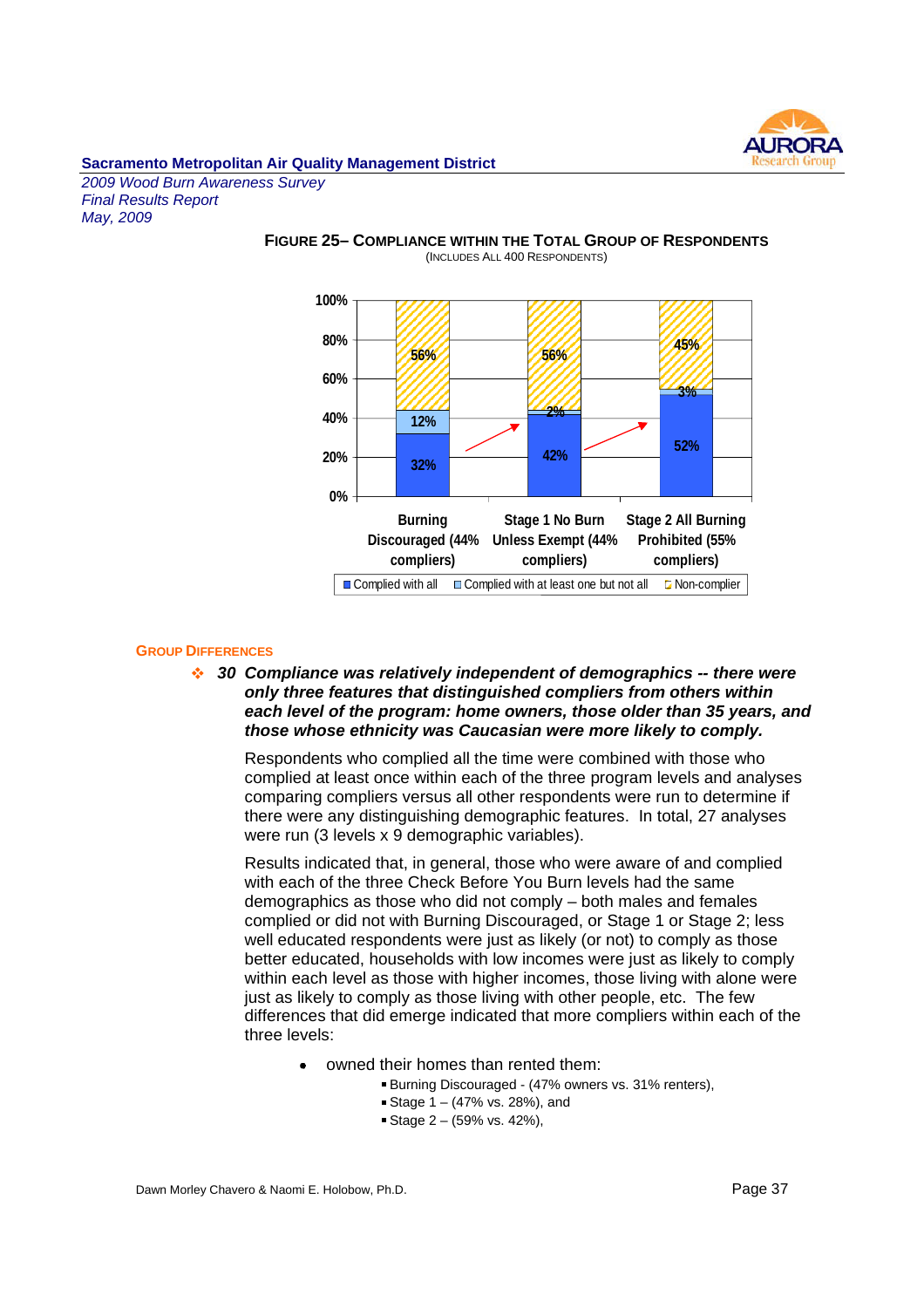

*2009 Wood Burn Awareness Survey Final Results Report May, 2009*

- were over 35 years of age than under 35 years of age:
	- Burning Discouraged (47%% older vs. 21% younger),
	- Stage 1 (46% vs. 21%), and
	- Stage 2 (58% vs. 30%),  $\blacksquare$
	- were Caucasian than non-Caucasian
		- Burning Discouraged (49% Caucasian vs. 30% non-Caucasian), and
			- Stage 2 (61% vs. 41%).
- *31 Among EPA-certified device owners, compliance with Stage 1 No Burn days was just as high as it was for Stage 2 days, even though they were exempt and legally allowed to burn on Stage 1 No Burn days.*

Additional analyses were conducted among the small group (45 respondents) who reported having an EPA-certified wood burning device to see if their level of compliance varied by program level. It can be seen in the following chart that EPA-certified device owners were just as likely to comply with Stage 1 No Burn days when they were exempt as they were with Stage 2 days, indicating that there is **no advantage to keeping the Stage 1 No Burn** Unless Exempt level in the program<sup>8</sup>. They were also significantly more likely to comply with all Stage 1 and Stage 2 No Burn days (both 84%) as they were with Burning Discouraged days (55%).



**FIGURE 26 – COMPLIANCE WITH SPECIFIC PROGRAM LEVELS** (AMONG THOSE WITH AN EPA-CERTIFIED DEVICE; EXCLUDING UNDECIDED RESPONSES)

<sup>&</sup>lt;sup>8</sup> Given that there is already some confusion about Stage 1 qualifiers, this analysis offers additional support for possibly eliminating the Stage 1 level from the Check Before You Burn program.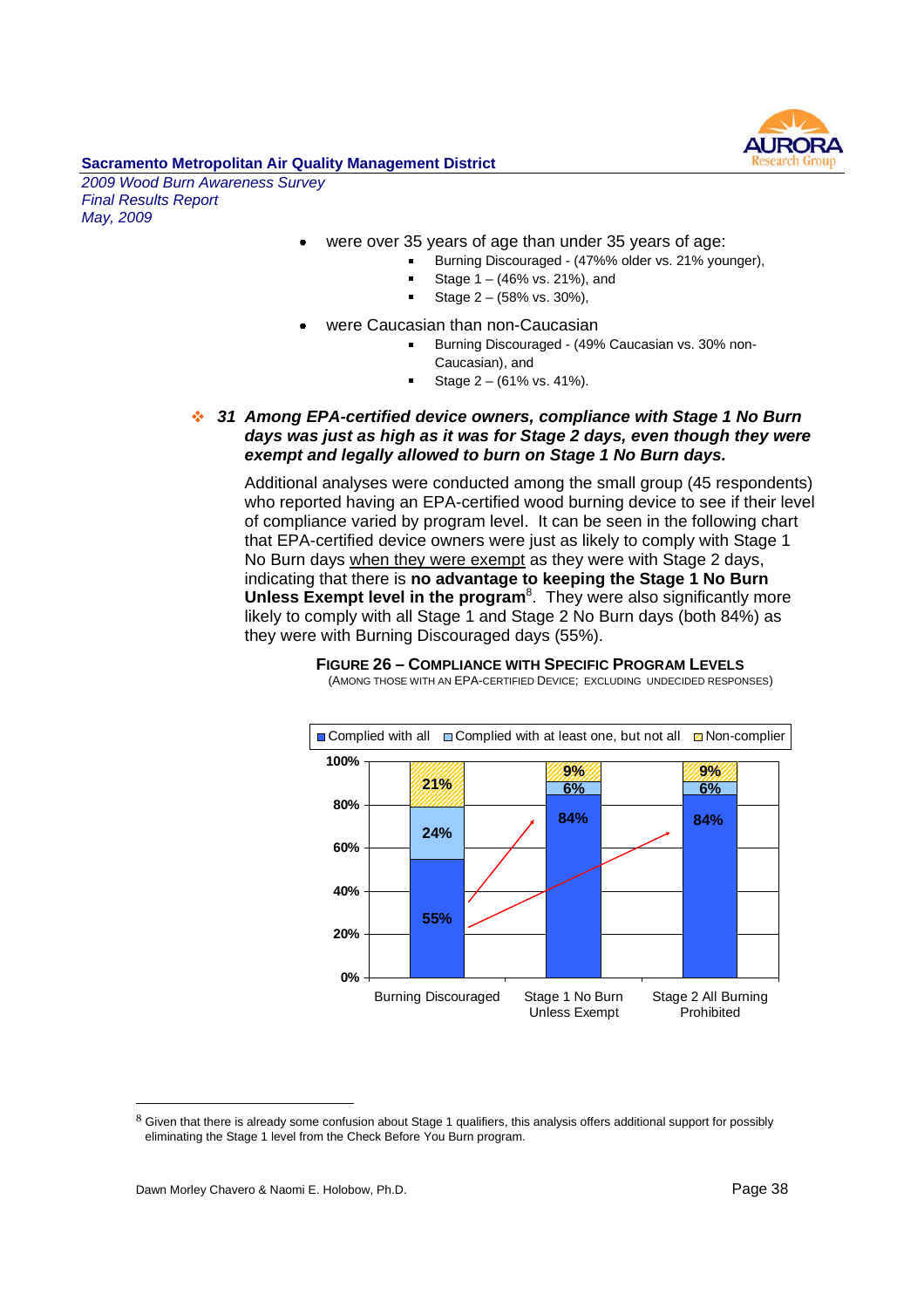

*2009 Wood Burn Awareness Survey Final Results Report May, 2009*

## **Communication Channels**

#### *Among Those Aware of the Check Before You Burn Levels*

#### **CURRENT RESULTS**

*32 Using news media to announce No Burn days is an effective communication channel: the vast majority of respondents aware of the program heard about the No Burn days on television and radio (85%), followed by newspapers (58%).*

Respondents who were aware of any of the Check Before You Burn levels (i.e. those who said they were either "somewhat" or "very" aware of the Burn Cleanly, Burning Discouraged, Stage 1-No Burn Unless Exempt, or Stage 2- All Burning Prohibited levels) were asked how they heard about the No Burn days during the past winter. The exact wording of the question was:

*I am going to read you a list of possible ways that residents could have found out about the air quality and whether or not they could burn wood on a particular day. I'd like you to tell me how you might have heard about the No Burn days during this past season. Did you …*

Results are presented in the next chart. It can be seen that the vast majority of these respondents (85%) heard about No Burn days via television and radio. Nearly six in ten (58%) read about the No Burn days in the newspaper, and approximately one fifth (21%) saw the information on a web site. Eight percent (8%) called a telephone number to hear a recorded message and only 2% of these respondents were Air Alert subscribers – that is, those who received either an e-mail or a text message from the District. **Further efforts could be made to increase the number of Air Alert subscribers and to better publicize the phone-in telephone number.** Of those who said they learned about the No Burn days some other way, the most frequently mentioned channel was via word of mouth, through friends, neighbors and colleagues.



**FIGURE 27 – COMMUNICATION CHANNELS** (AMONG THOSE AWARE OF PROGRAM, EXCLUDING UNDECIDED RESPONSES)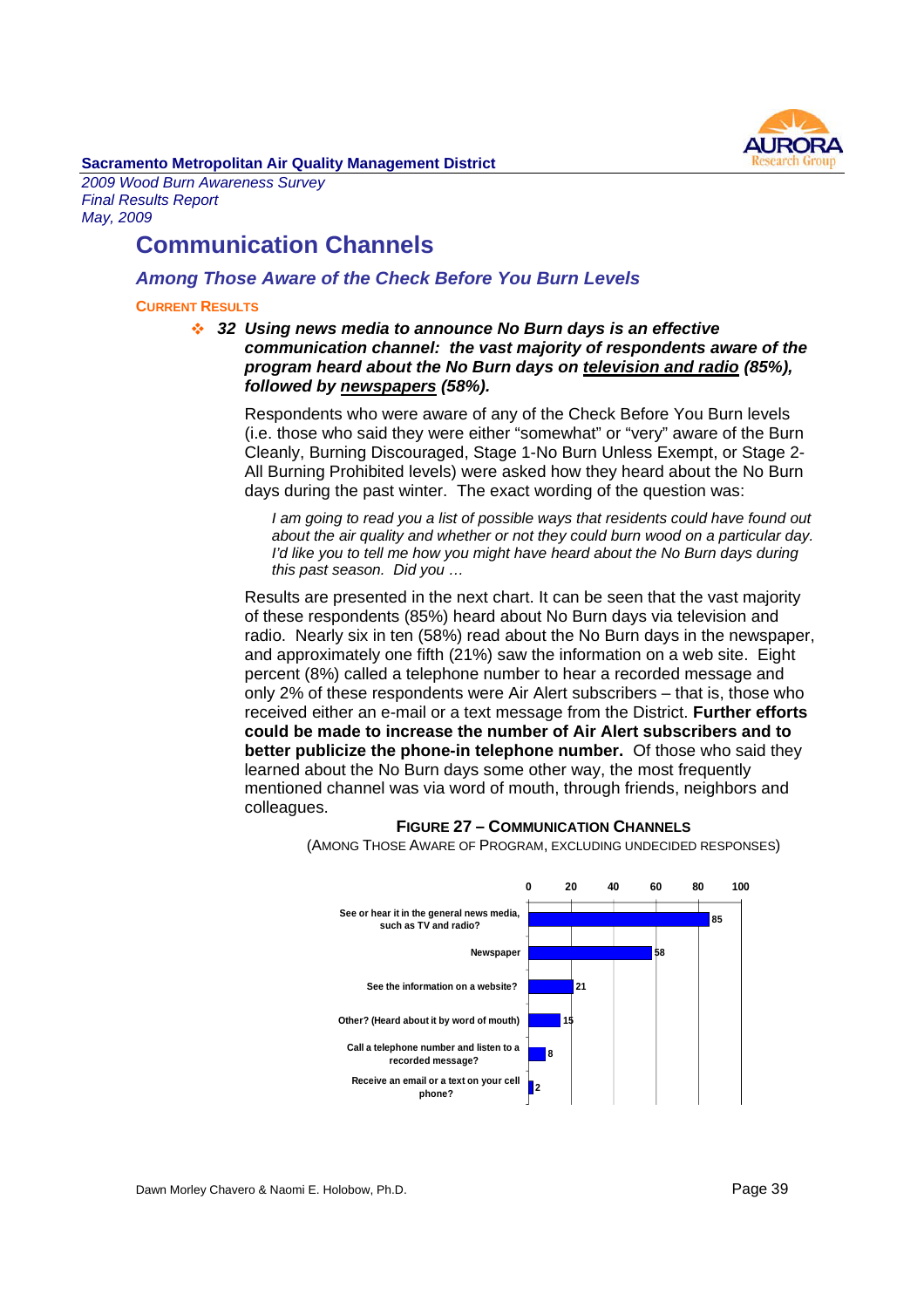

*2009 Wood Burn Awareness Survey Final Results Report May, 2009*

#### **COMPARISON WITH PREVIOUS RESULTS**

#### *33 The general news media was also the preferred communication channel identified in the 2007 baseline survey.*

In the 2007 baseline survey, respondents were read a list of possible ways that residents could find out about whether or not they could burn wood in the event that a mandatory no-burn rule was adopted, and were asked to rate each one in terms of how effective it would be for them personally, using a four-point scale: poor, fair, good, or excellent. Results indicated that 84% of respondents said they would prefer to hear about No Burn days (combined ratings of "good" plus "excellent") via the general news media of television, radio, and newspapers; the same percentage who actually did hear about the No Burn days through television and radio this year. However, the percentages of respondents who, in 2007, thought they would prefer to visit a web site (43%), receive an e-mail (41%), or call a telephone number (40%) were in all cases substantially higher than the percentage of respondents in 2009 who actually used these means to find out about No Burn days (21%, 2%, and 8% respectively).

#### **FIGURE 28 – 2007 HYPOTHETICAL PREFERRED COMMUNICATION CHANNELS VS. 2009 ACTUAL USE**



#### **GROUP DIFFERENCES**

*34 How respondents heard about whether or not they could burn wood was relatively independent of demographic features, indicating that the public education campaign can continue to be aimed at the population in general to be effective.*

Chi square analyses were run to determine if there were any demographic features that distinguished those who heard about the No Burn days via television and radio, via newspaper, or via the web site from those who did not.<sup>9</sup>

<sup>9</sup> The percentages who heard the messages via email or by calling a telephone number were too small to be analyzed by demographics.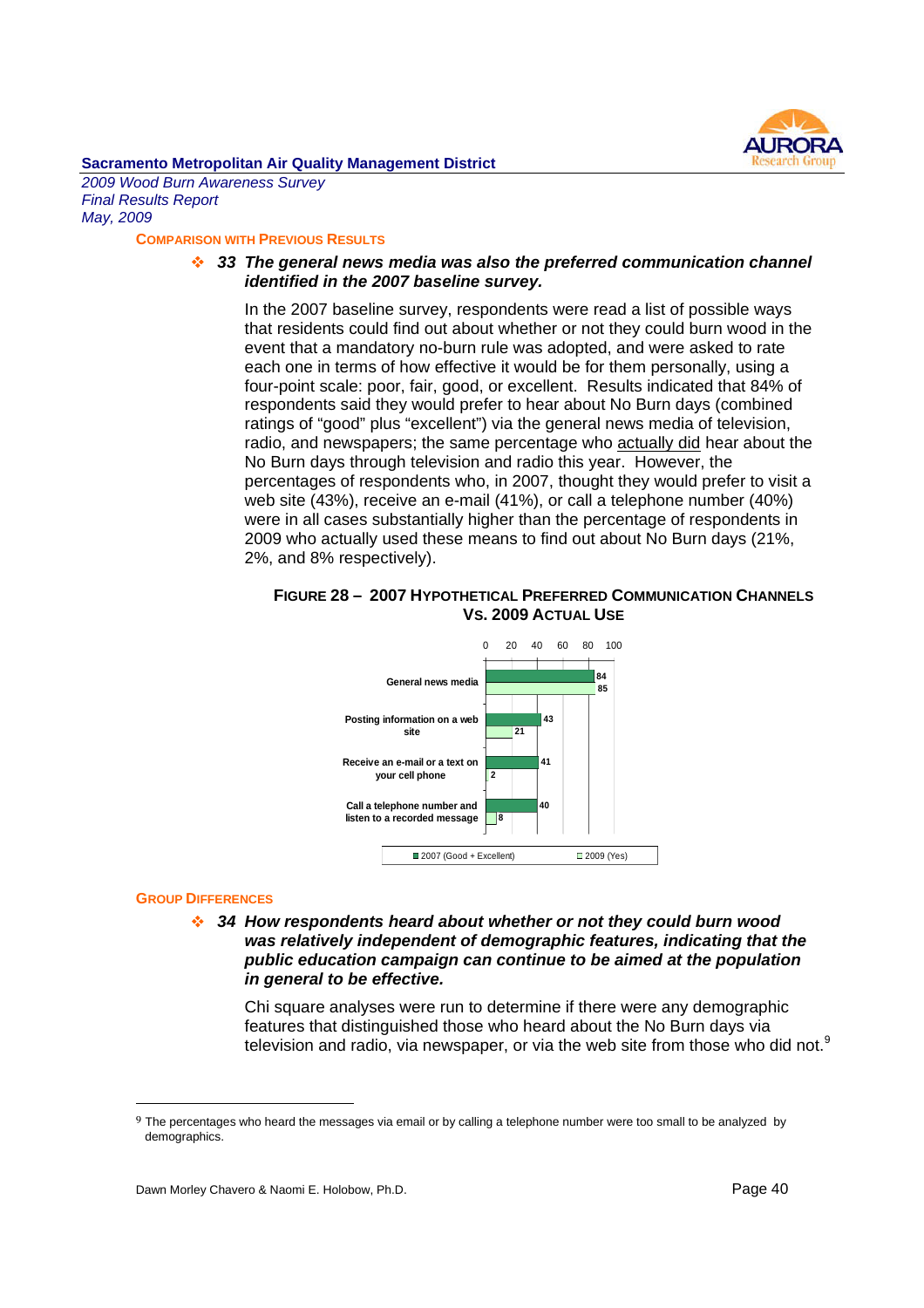

*2009 Wood Burn Awareness Survey Final Results Report May, 2009*

> Results indicated that in general, the communication channels respondents used to hear about whether they could burn wood were independent of demographic features – both males and females learned about the No Burn days via the general media, newspaper, or via the web site; less well educated respondents were just as likely to have used the three channels as those better educated, households with low incomes were just as likely to have used the channels as those with higher incomes, those living with alone were just as likely as those living with other people, etc. The few differences that did emerge indicated that:

- those who learned about the No Burn days from the newspaper were more likely to own their homes (61%) than to rent them (40%); and to be older than 45 years of age (62%) than younger than 45 years (42%), and
- those who accessed the web site were more likely to be younger than 45 years of age (34%) than those aged between 45 and 64 years (21%) or 65 years and older (8%).

## **Demographics**

*35 A plurality of respondents who owned wood burning devices and lived in Sacramento County were: females who live with one to three other people in a home they own. They hold a college degree, have access to the Internet, are non-subscribers to Air Alert, are at least 45 years of age, self-identify as Caucasian, and have an annual household income of at least \$50,000.*

Table 2 provides the reader with the respondent demographics from the interviews conducted with the sample of Sacramento county residents who had wood burning devices either inside or outside their homes.

| <b>GENDER</b> | <b>PERCENT</b> |
|---------------|----------------|
| Female        | 52%            |
| Male          | 48%            |
| <b>Total</b>  | 100%           |

| <b>SURVEY LANGUAGE</b> | <b>PERCENT</b> |
|------------------------|----------------|
| English                | 98%            |
| Spanish                | 2%             |
| <b>Total</b>           | 100%           |

| Table |  |
|-------|--|
|-------|--|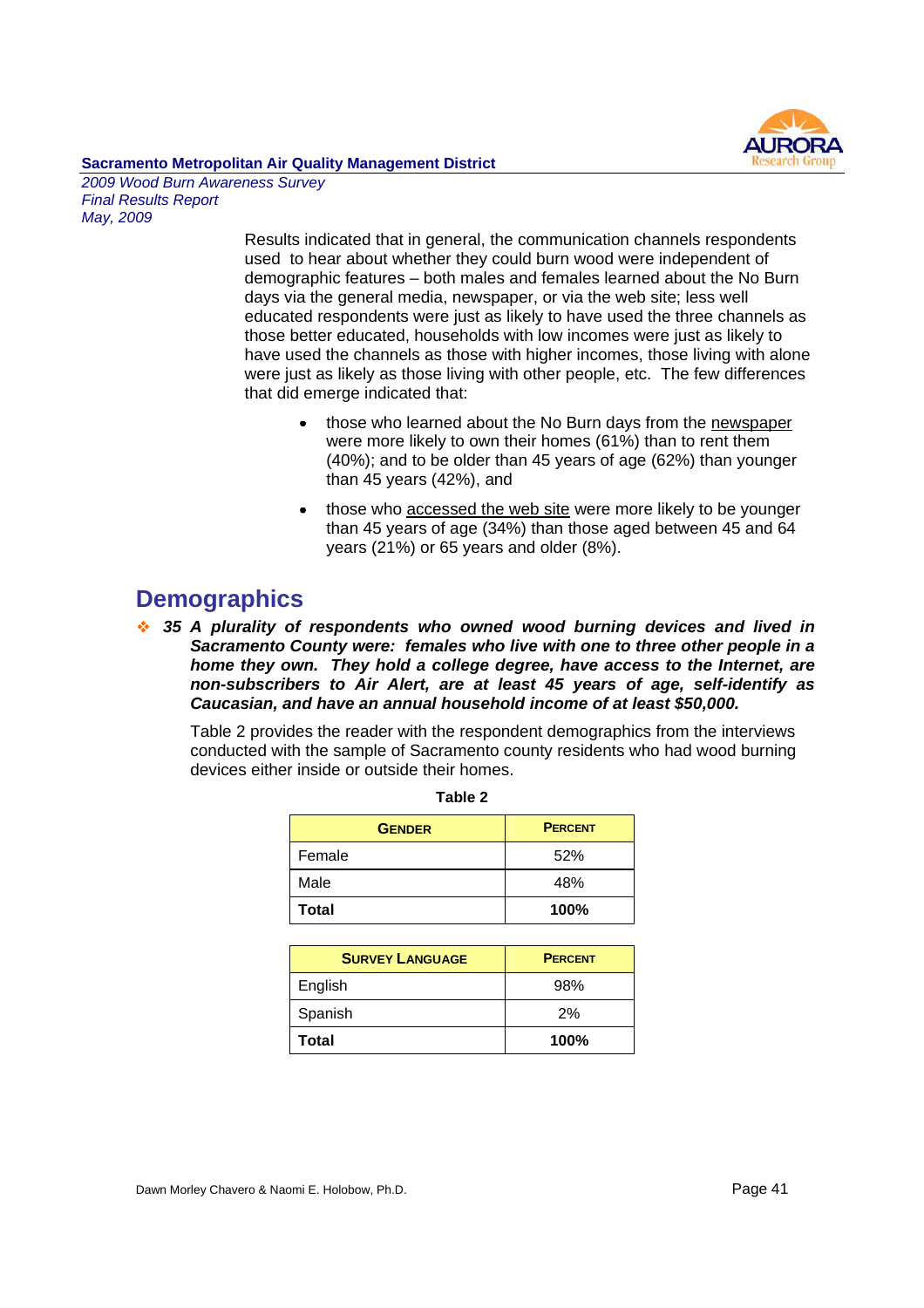

*2009 Wood Burn Awareness Survey Final Results Report May, 2009*

| <b>AIR ALERT SUBSCRIPTION</b> | <b>PERCENT</b> |
|-------------------------------|----------------|
| No                            | 94%            |
| Yes                           | 4%             |
| Non-response                  | 2%             |
| <b>Total</b>                  | 100%           |

| <b>ETHNIC BACKGROUND</b> | <b>PERCENT</b> |
|--------------------------|----------------|
| African-American         | 5%             |
| Asian/Pacific Islander   | 6%             |
| Caucasian                | 70%            |
| Hispanic/Latino          | 11%            |
| Something else           | 3%             |
| Non-response             | 5%             |
| <b>Total</b>             | 100%           |

| <b>HOUSEHOLD SIZE</b> | <b>PERCENT</b> |
|-----------------------|----------------|
| Live alone            | 15%            |
| Two members           | 35%            |
| Three members         | 18%            |
| Four members          | 20%            |
| Five or more members  | 11%            |
| Non-response          | 1%             |
| Total                 | 100%           |

| <b>ACCESS TO THE INTERNET</b> | <b>PERCENT</b> |
|-------------------------------|----------------|
| Yes                           | 89%            |
| Nο                            | 10%            |
| Non-response                  | 1%             |
| <b>Total</b>                  | 100%           |